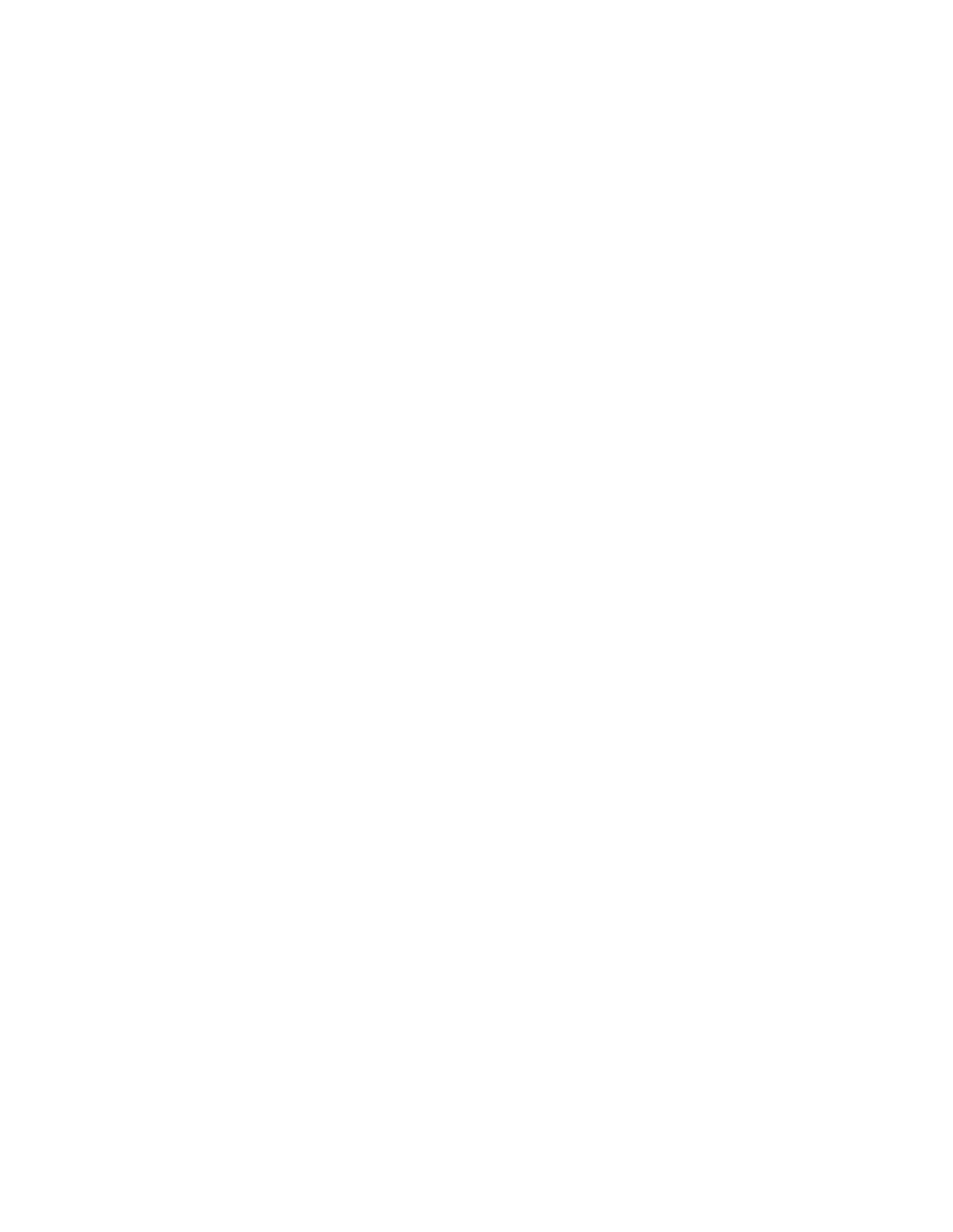## Local Option Sales Tax Analysis for Crow Wing County

#### **ESTIMATED CONTRIBUTION OF SEASONAL RESIDENTS, VISITORS, AND TRAVELERS TO A LOCAL OPTION SALES TAX SUPPORTING TRANSPORTATION PROJECTS**

#### **February 27, 2015**

Authored by Merritt Bussiere and Bruce Schwartau, Extension Educators, University of Minnesota Extension Center for Community Vitality

#### **Editors:**

Elyse Paxton, Senior Editor, University of Minnesota Extension Center for Community Vitality Matt Kane, State Program Leader, Community Economics, University of Minnesota Extension Center for Community Vitality

**Report Reviewers:** Chet Bodin, Regional Analyst, Minnesota Department of Employment & Economic Development

**Partners/Sponsors:** Highway Department, Crow Wing County, MN

© 2015 Regents of the University of Minnesota. All rights reserved. University of Minnesota Extension is an equal opportunity educator and employer. In accordance with the Americans with Disabilities Act, this material is available in alternative formats upon request. Direct requests to 612-625-8233. Printed on recycled and recyclable paper with at least 10 percent postconsumer waste material.

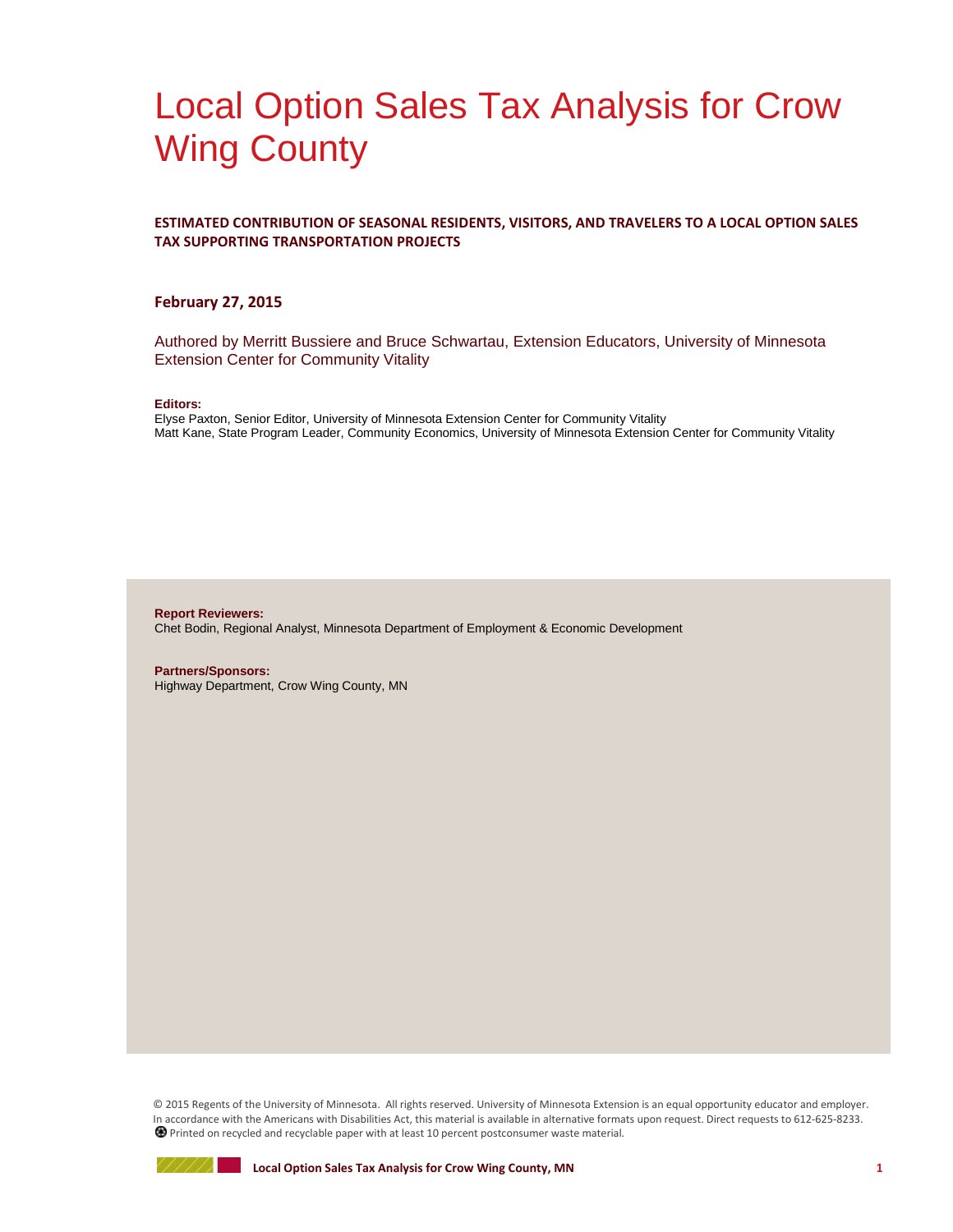## **EXECUTIVE SUMMARY**

Minnesota has adopted laws enabling non-metro county boards, following a public hearing, to create a local option sales tax of up to a ½ percent to fund transportation projects. This report details the results of a study conducted by University of Minnesota Extension to estimate the total potential sales tax proceeds and estimate the proportion of tax proceeds generated by sales to year-round Crow Wing County residents. These results are compared to proceeds generated by seasonal residents, travelers, visitors, and other non-residents, using sales tax data from the Minnesota Department of Revenue (MN Revenue).

Extension's Community Economics (CE) educators develop applied research and educational resources to help business and community partners make more informed decisions. One of CE's core program offerings is Retail Trade Analysis [\(www.extension.umn.edu/retail\)](http://www.extension.umn.edu/retail). Educators and specialists have completed more than 250 retail trade studies in the last 10 years using MN Revenue data, as well as other population and income information from state and federal agencies. Helping Minnesota jurisdictions understand their prospects, should officials choose to enact a local option sales tax, is one type of research available through CE's Retail Trade Analysis. In this report, Extension makes no recommendations as to what actions county officials should take. Rather, the intent of the report is to determine the estimated sales tax proceeds emerging from the enactment of a local option tax program and what proportion of those dollars are likely be paid by year-round county residents vs. non-residents.

Extension initially generated a retail trade area analysis that compared actual taxable sales, based on MN Revenue sales tax data<sup>1</sup>, with a calculated "expected sales" amount that is created by multiplying the Crow Wing County population by the Minnesota average per capita sales and adjusting for a county income factor. This provided an estimate of retail and service purchases made by year-round Crow Wing County residents. For each merchandise group, the estimates for two types of purchasers—year-round county residents and others—were considered and adjusted in light of the area economy and lifestyle. Lifestyle aspects include, for example, the increased ownership of boats, snowmobiles, and other off-road vehicles, as well as the appropriate leisure goods and services used with them. Within the area economy, Crow Wing County has a regional retail and service hub that draws residents from neighboring counties on a regular basis for certain retail purchases. Adjustments were also made in categories where there has been a consistent difference between the average per capita sales in Greater Minnesota and the state average. These adjustments involved informed guesswork and were aimed, in part, at reducing what otherwise might have been overestimates of the sales tax share falling to non-residents. We interviewed 24 business managers in selected merchandise groups to check some of our assumptions. A Regional Analyst based in Brainerd with the state Department of Employment and Economic Development reviewed the report. The assumptions and the calculations are shown for the major retail and service categories so that decision makers can adjust the totals if they have more precise local information.

The table below shows the estimated percentage breakout—across all merchandise categories—for the *adjusted* analysis to more accurately reflect economic and consumption circumstances in the county. Based on this research process, we estimate that 48.7 percent of all taxable retail and service sales would be made by permanent county residents, while the remaining estimated 51.3 percent of taxable sales would be by non-residents.

<sup>1.</sup> *MN County Sales Tax Statistics* (2012). Minnesota Department of Revenue. NOTE: Adjusted for inflation, 2012 total taxable sales for Crow Wing County is within 1 percent of average sales for the last 5 years. 2012 data, the most recent available, reflect a unique year and total taxable retail and service sales in future years may look different as, e.g., the area recovers from the recent recession.



l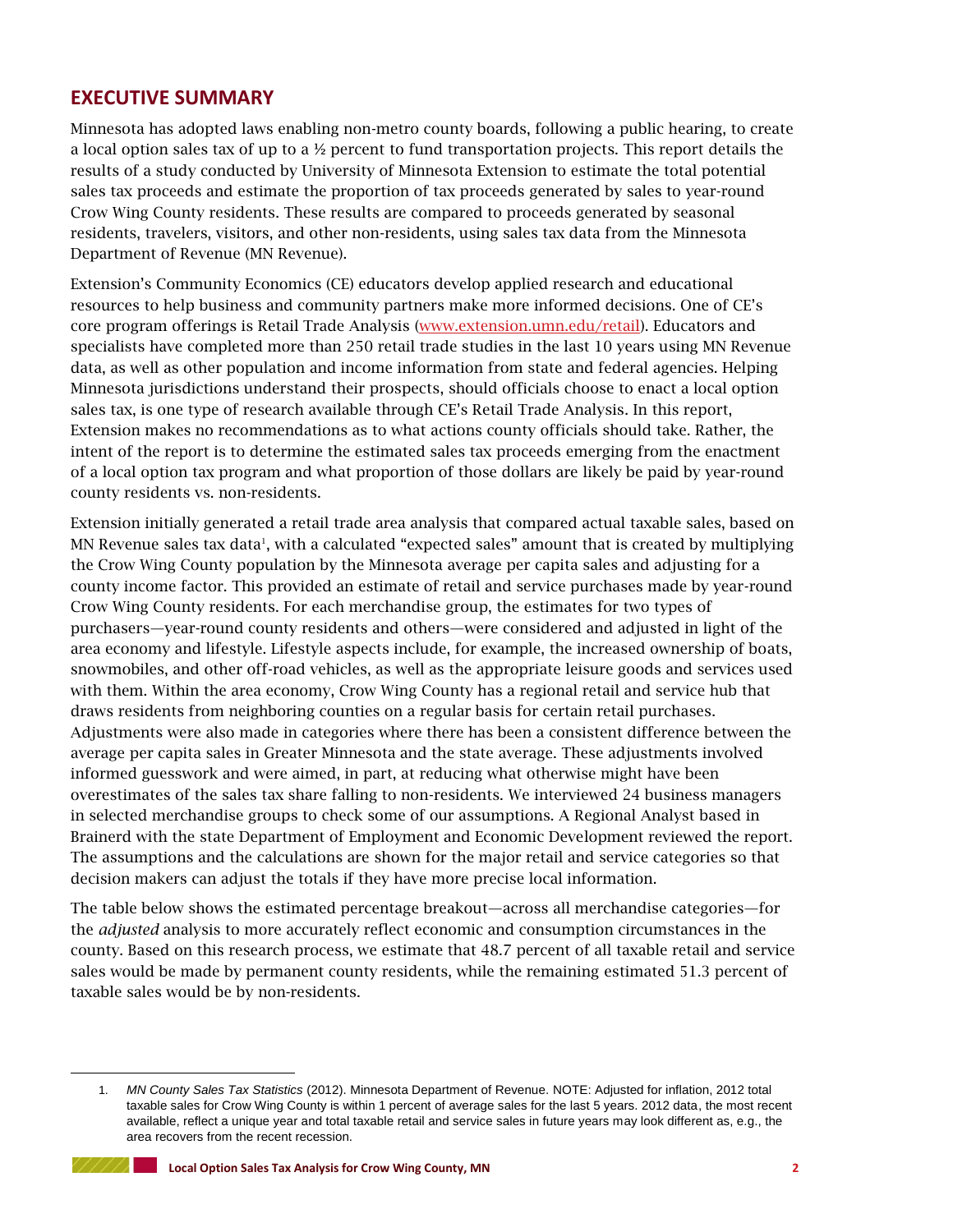|                                             | <b>Taxable Sales</b>           | Percentage |  |
|---------------------------------------------|--------------------------------|------------|--|
|                                             | <b><i><u>Smillions</u></i></b> | of Sales   |  |
| <b>Crow Wing County</b><br><b>Residents</b> | \$407.1                        | 48.7%      |  |
| Non-residents                               | \$428.9                        | 51.3%      |  |
| <b>Totals</b>                               | \$836.0                        | 100%       |  |

**Figure 1.** Estimated taxable sales to residents and non-residents using an adjusted trade area analysis.

Extension estimated the dollars generated by different levels of a local option sales tax and also estimated what year-round county residents would pay at each level compared to non-residents. Using the adjusted trade area analysis, these dollar amounts are shown in the table below.

Crow Wing County has the potential to realize substantial tax proceeds to support designated transportation projects and operations, reaching as much as an estimated \$4.18 million if the full ½ percent tax were to be enacted. At the \$4.18 million level, the proportion of the tax total to be paid by non-residents is estimated to be \$2.14 million, and the proportion to be paid by year-round Crow Wing County residents is estimated to be \$2.04 million.

Non-residents would bear a relatively larger share of the tax in Crow Wing County for two basic reasons. Unlike many Minnesota counties, Crow Wing has a regional retail hub (Brainerd/Baxter) that brings shoppers from other counties. In addition, Crow Wing County draws tens of thousands of second homeowners and other visitors each year; these part-time residents play a role in the county economy.

|                                              | <b>Total</b><br>Annual | <b>Dollars</b><br>Paid By | <b>Dollars</b><br>Paid By |
|----------------------------------------------|------------------------|---------------------------|---------------------------|
| <b>Tax Rate</b>                              | <b>Tax</b>             | <b>CWC</b>                | Non-                      |
|                                              | Proceeds               | <b>Residents</b>          | <b>Residents</b>          |
| @ 1/8th of a percent                         | \$1,045,000            | \$508,915                 | \$536,085                 |
| @ 1/4th of a percent                         | \$2,090,000            | \$1,017,830               | \$1,072,170               |
| @ 3/8ths of a percent                        | \$3,135,000            | \$1,526,745               | \$1,608,255               |
| $\varnothing$ 1/2 of a percent               | \$4,180,000            | \$2,035,660               | \$2,144,340               |
| <b>Total Taxable Sales:</b><br>\$836,000,000 |                        |                           |                           |

 **Figure 2.** Estimated tax proceeds and who pays in dollars.

There are two other likely sources of tax proceeds that would be added to the estimated tax proceeds in the table above:

- 1. For each  $\frac{1}{8}$  of a percent enacted, county officials can expect an estimated additional \$39,000 in use (not sales) tax proceeds derived from county businesses purchasing products from out-of-state sources.
- 2. County officials can also anticipate \$50,000 to \$150,000 in additional use (not sales) tax proceeds, but there is no way to accurately estimate this number. This will be from purchases made by local businesses in other Minnesota locations. The experience of Brainerd and Baxter with their use tax proceeds from local option programs indicates this is a factor. If Crow Wing County officials enact a local option sales tax, they will have a better idea after a year of experience what this amount will be in the future.

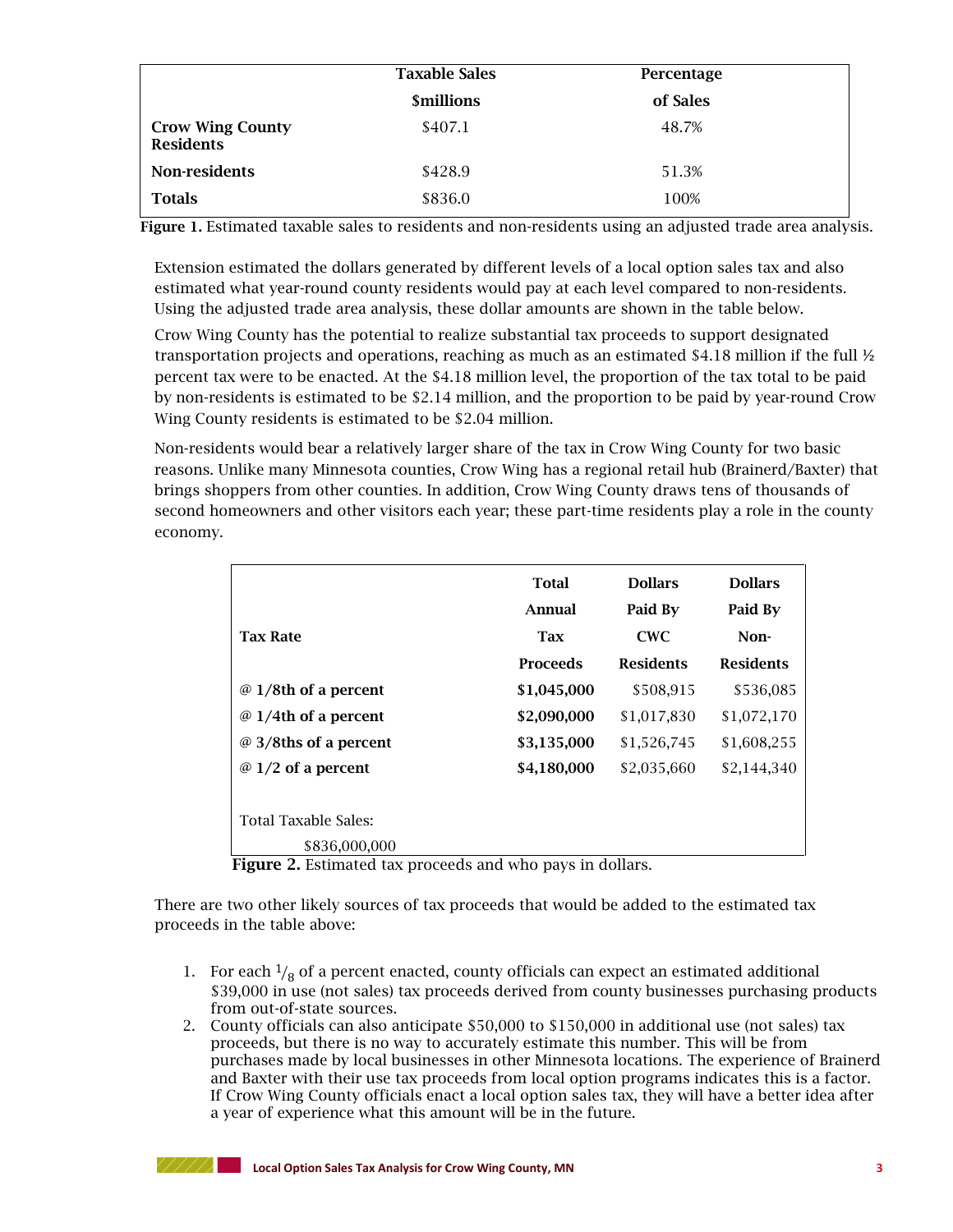Crow Wing County policymakers are understandably concerned that enacting a sales tax in their county when neighboring counties have not adopted the tax will result in the loss of consumer purchases to these other counties. However, at its highest potential application of  $\frac{1}{2}$  of a percent, this local option sales tax would add just 50 cents to a \$100 purchase. Records available from the Minnesota Department of Revenue website (Appendix A) shows the tax collected from 23 Minnesota jurisdictions that have enacted some type of local sales or use tax within the last 9 years. Most of these jurisdictions show continued sales growth. This Extension report also looks at sales before and after a local option sales tax was enacted in three Minnesota cities. Many factors influence retail sales, but these records do not indicate a major purchasing change due to the additional sales tax.

## **ABOUT THE STUDY AND REPORT**

This report is divided into five parts:

- Executive Summary, Page 2
- About the Study and Report, Page 4
- Trade Area Analysis of Retail Sales & Estimation of Resident & Non-Resident Purchase Share by Merchandise Group, Page 5
- Estimates of Projected Sales Tax Revenue, Page 22
- Does Enacting a Local Option Sales Tax Shift Retail Purchases to Other Counties?, Page 23
- Appendixes, Page 25

The Community Economics educators at University of Minnesota Extension provide applied research and education to help community and business partners make better informed decisions. In recent years, Minnesota has adopted laws enabling non-metro county boards to enact a local option sales tax of up to a ½ percent to fund transportation projects and operations. The sales tax is enacted on a per project basis and must end once sufficient funds are raised for a specified project.

Proceeds must be dedicated exclusively for:

- A specific transportation project or improvement
- Capital for or operation of a specific transit project
- Capital for a Safe Routes to School project.<sup>2</sup>

This report details the results of a study conducted by Extension to estimate the proportion of tax proceeds generated by sales to year-round Crow Wing County residents compared to proceeds generated by seasonal residents, travelers, visitors, and other non-residents. The study uses the most recently available state sales tax data from the Minnesota Department of Revenue (MN Revenue).

Specifically, Extension carried out a trade area analysis of retail and service sales in selected merchandise categories, estimating the amount of taxable sales that were made by local residents, as well as those outside Crow Wing County. Other research items addressed in this study include a) estimates of total projected sales tax revenues to be realized in  $\frac{1}{8}$  of a percent increments up to  $\frac{1}{2}$ of a percent, and b) whether or not, in general, adoption of such a tax shifts retail goods purchases away from the geographical area that imposes the tax, with examples offered of such jurisdictions.

1

<sup>2.</sup> Sandberg, W. & Bryduck, A. (2014). *County Local Option Wheelage and Sales Tax*. Association of Minnesota Counties. Presentation.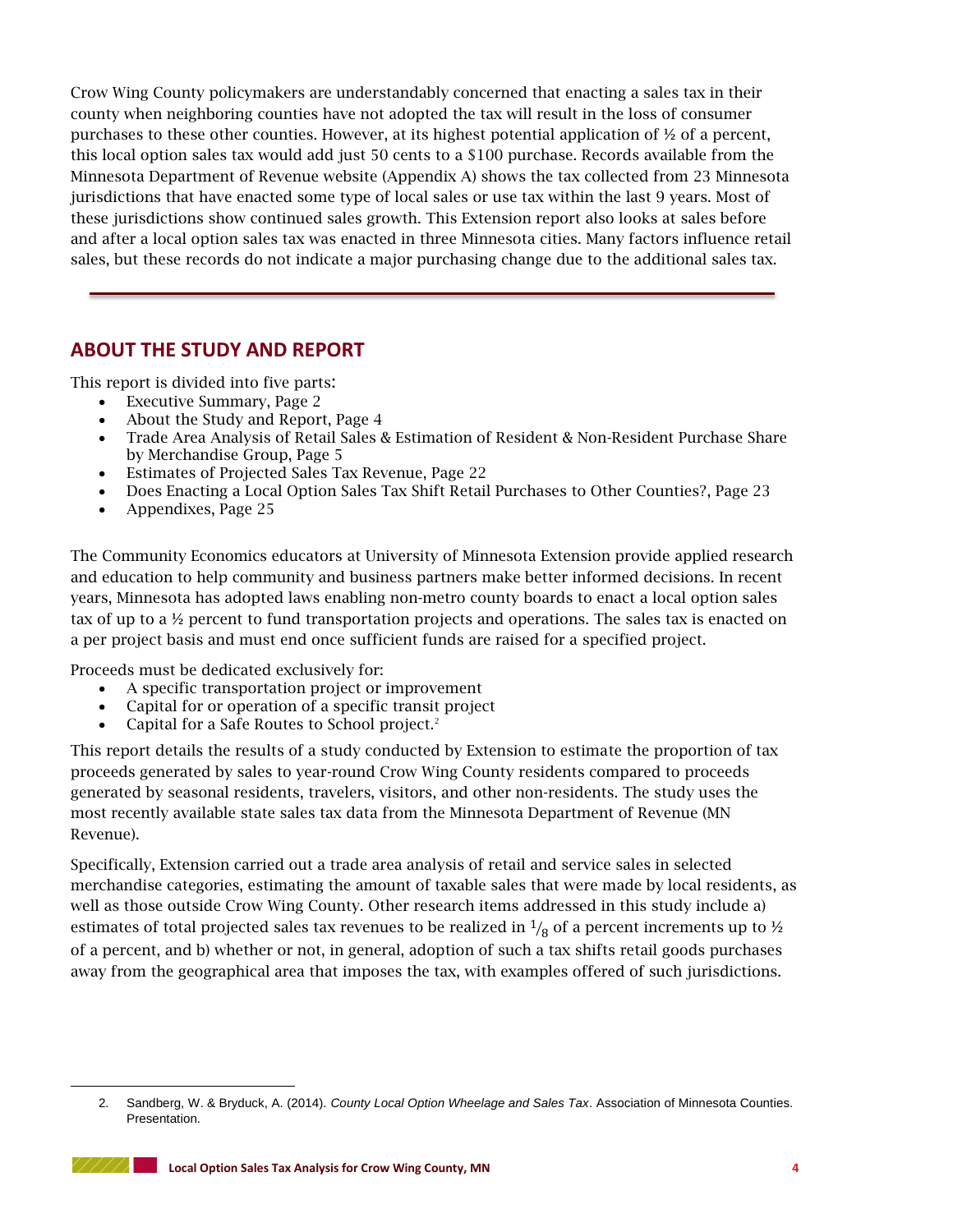## **TRADE AREA ANALYSIS AND ESTIMATION OF RESIDENT & NON-RESIDENT PURCHASE SHARE BY MERCHANDISE GROUP**

## **Vehicles & Parts**

|                                                | (\$Millions) | <b>Potential Sales</b> estimate the<br>dollar amounts for purchases           |
|------------------------------------------------|--------------|-------------------------------------------------------------------------------|
| <b>Actual Taxable Sales</b>                    | \$50.26      | made by local residents IF local                                              |
| - Potential Sales                              | \$18.25      | residents spend as much as the                                                |
| $=$ \$ Variance                                | \$32.01      | average MN resident.                                                          |
| $= As % of Potential$                          | 175.4%       | Potential sales are calculated by                                             |
| $#$ of Firms                                   | 62           | the following formula:                                                        |
| % of Total Taxable Retail & Service Sales      | 7.0%         | $(T \div P M n)$ x $P C W$ x $(Y C W \div Y M n) =$<br><b>Potential Sales</b> |
| <b>Unadjusted Trade Area Analysis</b>          |              | $T = Total MN$ taxable sales for a                                            |
| Potential Taxable Sales to Residents           | \$18.25      | merchandise category                                                          |
| Surplus (local preference & non-<br>residents) | \$32.01      | $PMn = Population of MN$                                                      |
| Total                                          | \$50.26      | $PCW = Population of Crow Wing$                                               |
| Surplus percentage                             | 63.7%        | County                                                                        |
| <b>Analysis with Adjustments</b>               |              | $YCW = Average$ income of Crow<br>Wing County resident                        |
|                                                |              | $YMn = Average income of MN$                                                  |
| Residents' \$ Share                            | \$27.38      | resident                                                                      |
| Non-Residents' \$ Share                        | \$22.88      |                                                                               |
| <b>Totals</b>                                  | \$50.26      |                                                                               |
| Non-Resident Share per Group                   | 45.5%        |                                                                               |
|                                                |              |                                                                               |

#### **Analysis & Recommendations for Vehicles & Parts**

The retail category includes repair parts, snowmobiles, boats, trailers, recreational vehicles, and repair parts. Sales of cars and other on-road vehicles are not included in this category; such sales are subject to a different tax.

The trade area analysis predicts that county residents' share of vehicle and parts purchases would be \$18.3 million, or about 36 percent of total purchases made in Crow Wing County within this merchandise group. The average Minnesota business sold \$399 (taxable) per resident in this category in 2012. In the Lakes District, it is likely that residents own more boats, snowmobiles, and recreational vehicles than the average Minnesotan. Therefore, actual local purchases are likely greater than the \$18.3 million in expected sales. To account for this, we estimated the residents' share of these purchases in the county to be 50 percent above the expected level—for a total of \$27.4 million.

The Brainerd/Baxter area serves as a retail hub for Central Minnesota, attracting shoppers from neighboring counties. Large numbers of seasonal residents, visitors, and travelers in the warmer months are also a likely factor in strong non-resident sales of these types of items. (Second homes account for 42 percent of all housing units in Aitkin, Cass, and Crow Wing Counties.)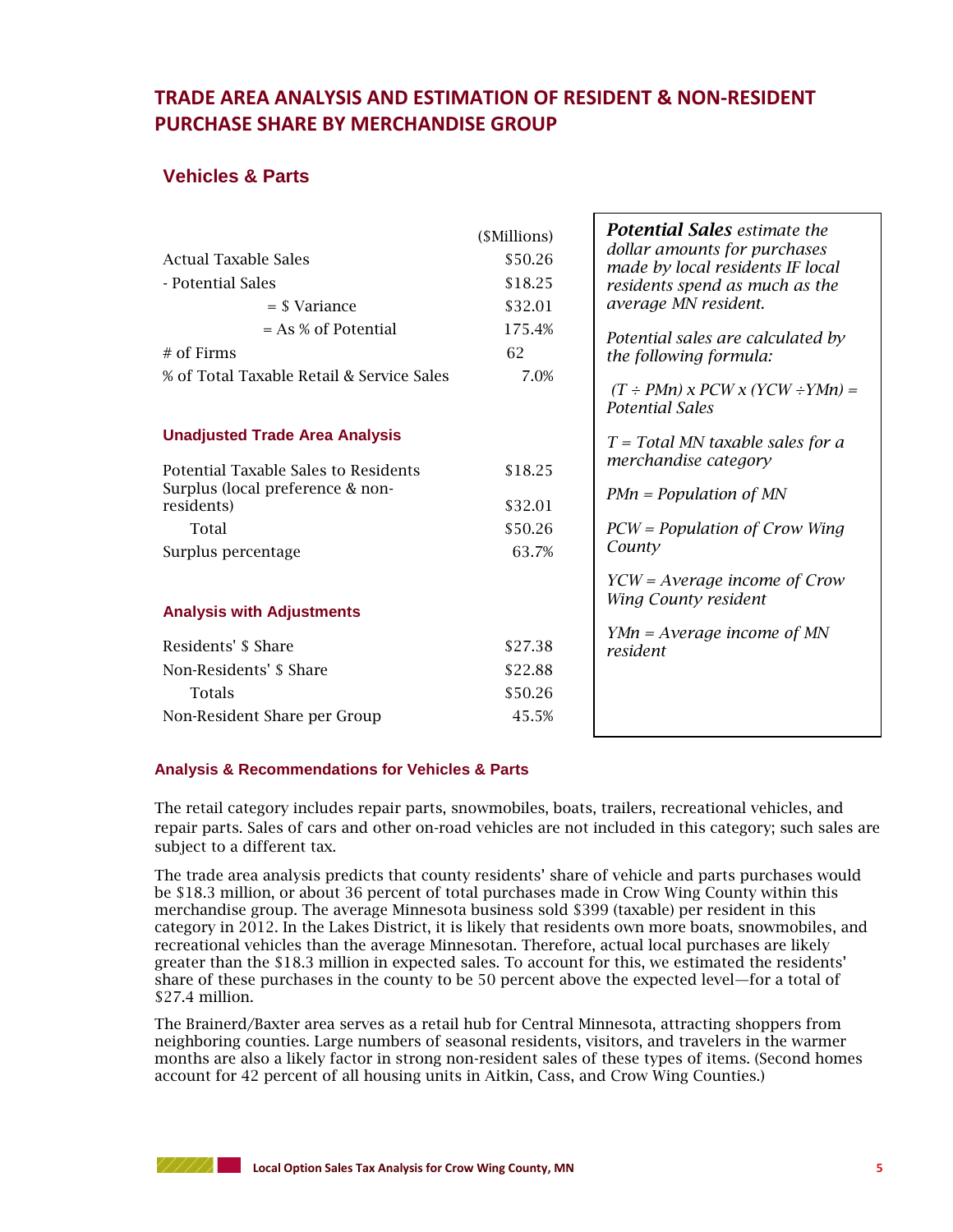## **Furniture Stores**

| Actual Taxable Sales<br>\$12.59                   |  |
|---------------------------------------------------|--|
| - Potential Sales<br>\$11.31                      |  |
| \$1.28<br>$=$ \$ Variance                         |  |
| $= As % of Potential$<br>11.3%                    |  |
| $#$ of Firms<br>35                                |  |
| % of Total Taxable Retail & Service Sales<br>1.5% |  |

#### **Unadjusted Trade Area Analysis**

| Potential Sales to Residents                      | \$11.31 |
|---------------------------------------------------|---------|
| Surplus (local preference & non-residents) \$1.28 |         |
| <b>Totals</b>                                     | \$12.59 |
| Non-Resident Share per Group                      | 10.2%   |

#### **Analysis with Adjustments**

| Residents' \$ Share          | \$10.07 |
|------------------------------|---------|
| Non-Residents' \$ Share      | \$2.52  |
| <b>Totals</b>                | \$12.59 |
| Non-Resident Share per Group | 20.0%   |

#### **Analysis and Recommendations for Furniture Stores**

These stores sell furniture, beds, carpeting, window coverings, lamps, china, kitchenware, and woodburning stoves. In the trade area analysis, the calculated potential may be overestimated, as this is a mostly rural area. The analysis also predicts that county residents would account for more than \$11 million in furniture and related sales, or about 90 percent of all sales, with outsiders paying 10 percent. Because of the Brainerd/Baxter area role as a retail and service hub, residents of nearby counties are likely responsible for most of the non-resident sales for these types of retail items, but second homeowners may play some part as well, especially for larger items. This additional demand created by outside buyers suggests that the non-resident proportion of total sales should be increased to 20 percent, or \$2.52 million.

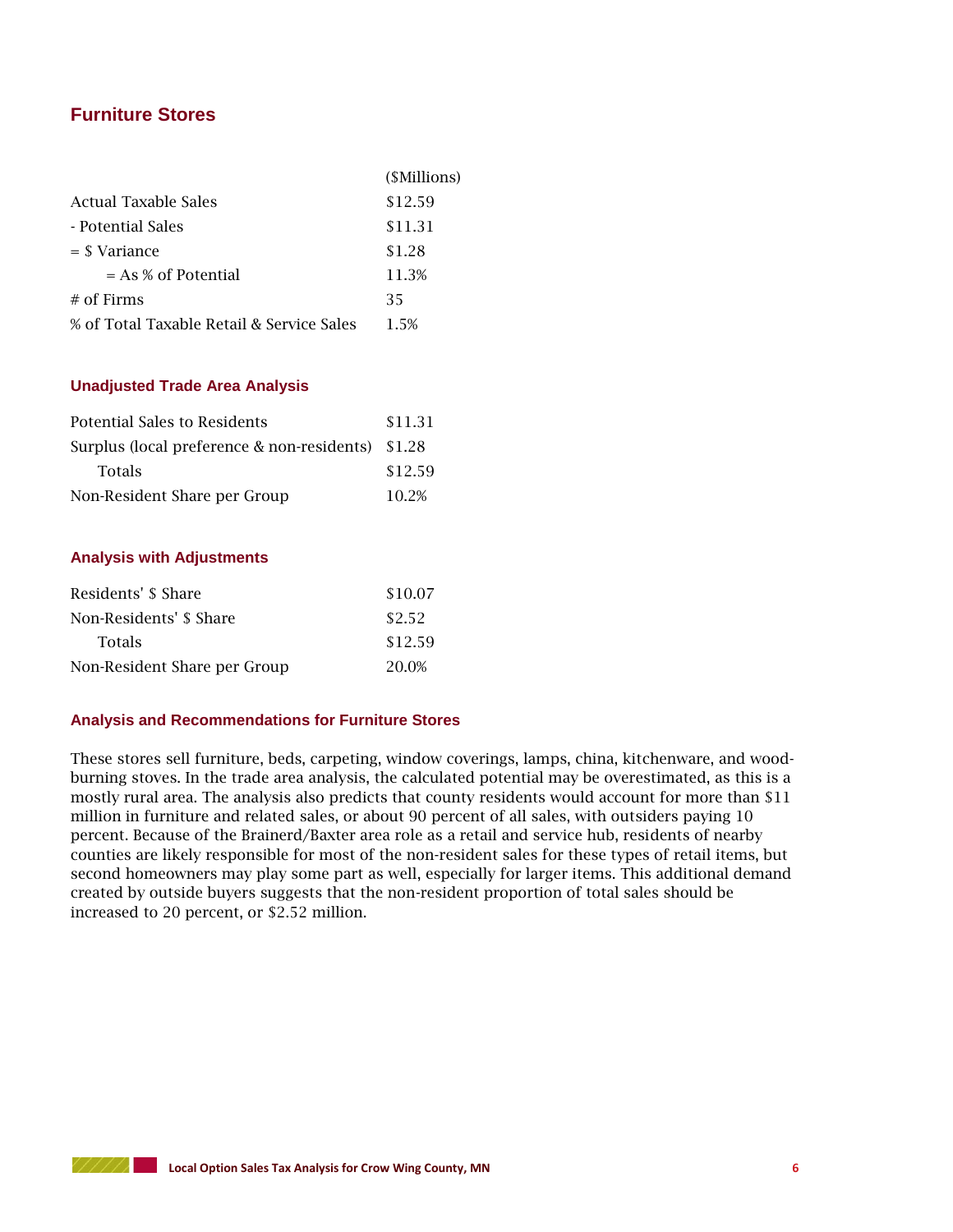## **Electronics**

|                                           | ( <i>SMillions</i> ) |
|-------------------------------------------|----------------------|
| Actual Taxable Sales                      | \$19.70              |
| - Potential Sales                         | \$13.41              |
| = \$ Variance                             | \$6.29               |
| $= As % of Potential$                     | 46.9%                |
| $#$ of Firms                              | 20                   |
| % of Total Taxable Retail & Service Sales | 2.7%                 |

#### **Unadjusted Trade Area Analysis**

| Potential Sales to Residents                      | \$13.41 |
|---------------------------------------------------|---------|
| Surplus (local preference & non-residents) \$6.29 |         |
| Totals                                            | \$19.70 |
| Non-Resident Share per Group                      | 31.9%   |

#### **Analysis with Adjustments**

| Residents' \$ Share          | \$9.85  |
|------------------------------|---------|
| Non-Residents' \$ Share      | \$9.85  |
| <b>Totals</b>                | \$19.70 |
| Non-Resident Share per Group | 50.0%   |

#### **Analysis and Recommendations for Electronics & Appliances**

These establishments primarily engage in retailing household-type appliances, sewing machines, cameras, computers, and other electronic goods. The average Minnesota business sells \$273 per capita in this category, although residents of greater Minnesota spend only about half that much. The trade area analysis predicts that year-round residents of Crow Wing County would make more than two-thirds of electronics and appliance purchases. Again, residents in neighboring counties and owners of second homes, cabins, and resorts would likely create higher demand than the initial analysis suggests. Brainerd/Baxter serves as a retail hub for more than just Crow Wing County, and short-term visitors are less likely to be a factor in the local market. Our recommendation is to increase the non-resident portion from 32 percent to 50 percent, with residents and non-residents each generating sales of \$9.85 million.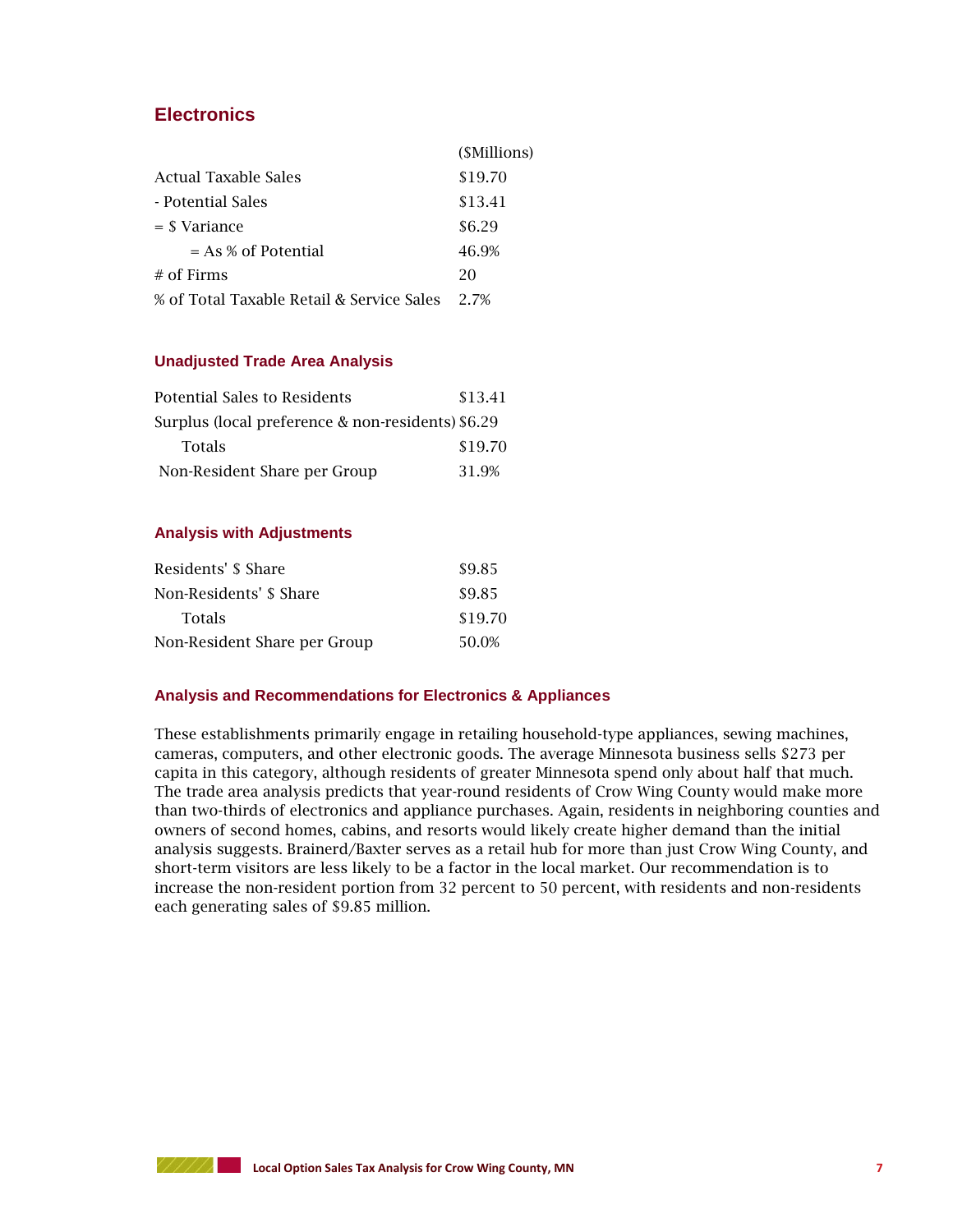## **Building Materials**

|                                           | ( <i>SMillions</i> ) |
|-------------------------------------------|----------------------|
| Actual Taxable Sales                      | \$117.68             |
| - Potential Sales                         | \$40.83              |
| $=$ \$ Variance                           | \$76.85              |
| $= As % of Potential$                     | 188.2%               |
| $#$ of Firms                              | 41                   |
| % of Total Taxable Retail & Service Sales | 16.3%                |

#### **Unadjusted Trade Area Analysis**

| Potential Sales to Residents               | \$40.83  |
|--------------------------------------------|----------|
| Surplus (local preference & non-residents) | \$76.85  |
| <b>Totals</b>                              | \$117.68 |
| Non-Resident Share per Group               | 65.3%    |

#### **Analysis with Adjustments**

| Residents' \$ Share          | \$64.72  |
|------------------------------|----------|
| Non-Residents' \$ Share      | \$52.96  |
| <b>Totals</b>                | \$117.68 |
| Non-Resident Share per Group | 45.0%    |

#### **Analysis and Recommendations for Building Materials**

These establishments sell lumber, hardware, paint, wallpaper, tile, hardwood floors, roofing, fencing, ceiling fans, lawn equipment, and garden items. The trade area analysis estimates that local sales would account for just a third of all building materials sales. This likely understates the role of local purchasers. We know that per capita sales for building materials is about 10 percent higher at \$969 for the average non-metro resident than the \$878 per capita for the whole state, so outstate spending should reflect these numbers. We believe that resorts and other local businesses will buy local lumber and other materials, so the local share of building materials spending is increased from about 35 percent to 55 percent.

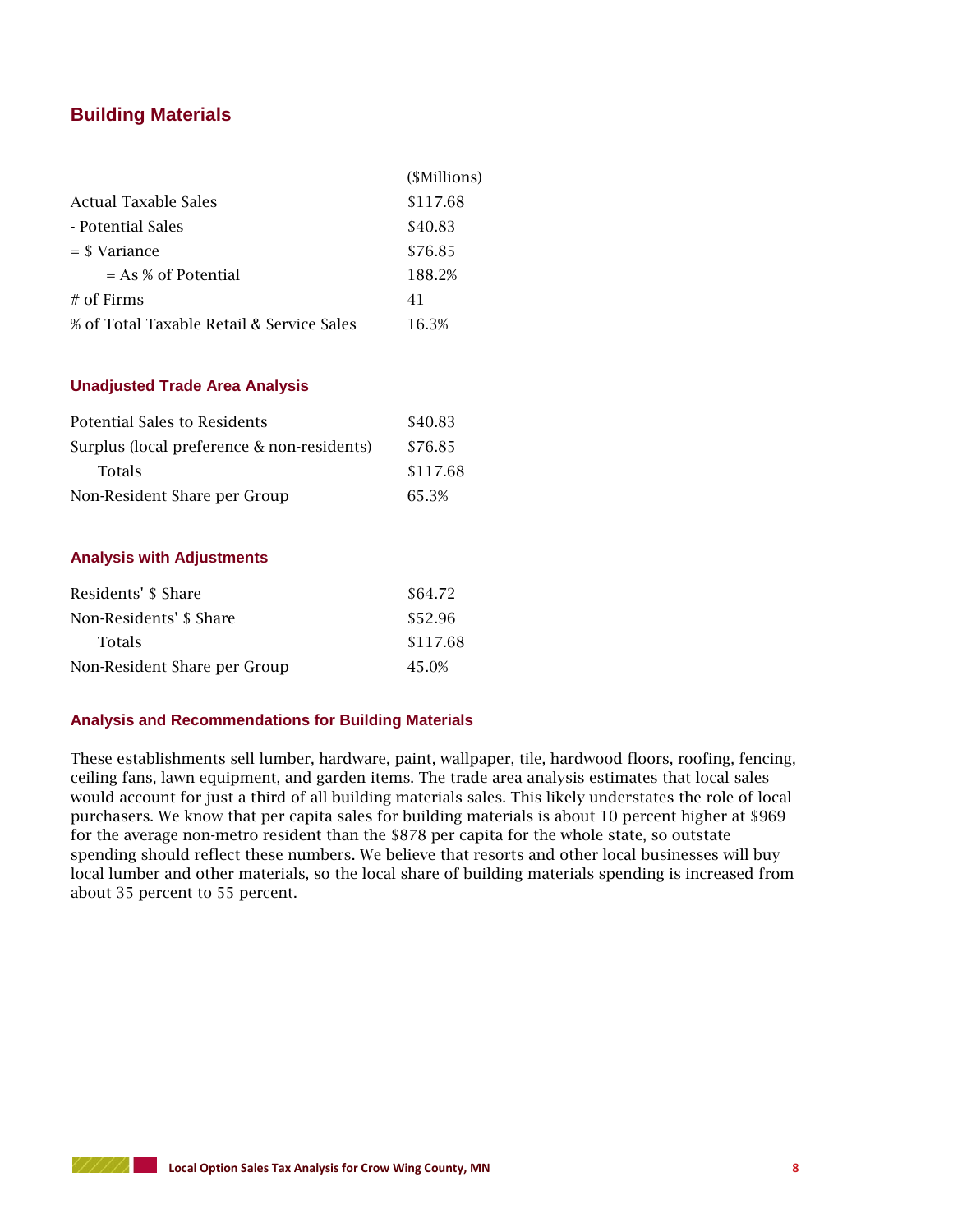## **Food & Groceries**

|                                           | (\$Millions) |
|-------------------------------------------|--------------|
| Actual Taxable Sales                      | \$44.54      |
| - Potential Sales                         | \$27.65      |
| $=$ \$ Variance                           | \$16.89      |
| $= As % of Potential$                     | 61.1%        |
| $#$ of Firms                              | 42           |
| % of Total Taxable Retail & Service Sales | 6.2%         |

#### **Unadjusted Trade Area Analysis**

| Potential Sales to Residents               | \$27.65 |
|--------------------------------------------|---------|
| Surplus (local preference & non-residents) | \$16.89 |
| <b>Totals</b>                              | \$44.54 |
| Non-Resident Share per Group               | 37.9%   |

#### **Analysis with Adjustments**

| Residents' \$ Share          | \$25.00 |
|------------------------------|---------|
| Non-Residents' \$ Share      | \$19.54 |
| <b>Totals</b>                | \$44.54 |
| Non-Resident Share per Group | 43.9%   |

#### **Analysis and Recommendations for Food & Groceries**

This merchandise group includes grocery stores, delis, bakeries, and butcher shops that sell food to be prepared at home. Liquor stores are also included in this group. The trade area analysis estimates that about 62 percent of grocery sales are accounted for by Crow Wing County residents. Local residents account for the majority of food and liquor sales, but given factors cited for previous merchandise categories, seasonal residents, visitors, travelers, and people in neighboring counties will play a larger role than the initial analysis indicated. Local store managers point to a stronger role for non-Crow Wing County buyers, as well as significantly stronger sales during the warmer months. We recommend an increase of the non-resident share of grocery and liquor sales from 38% to about 45%.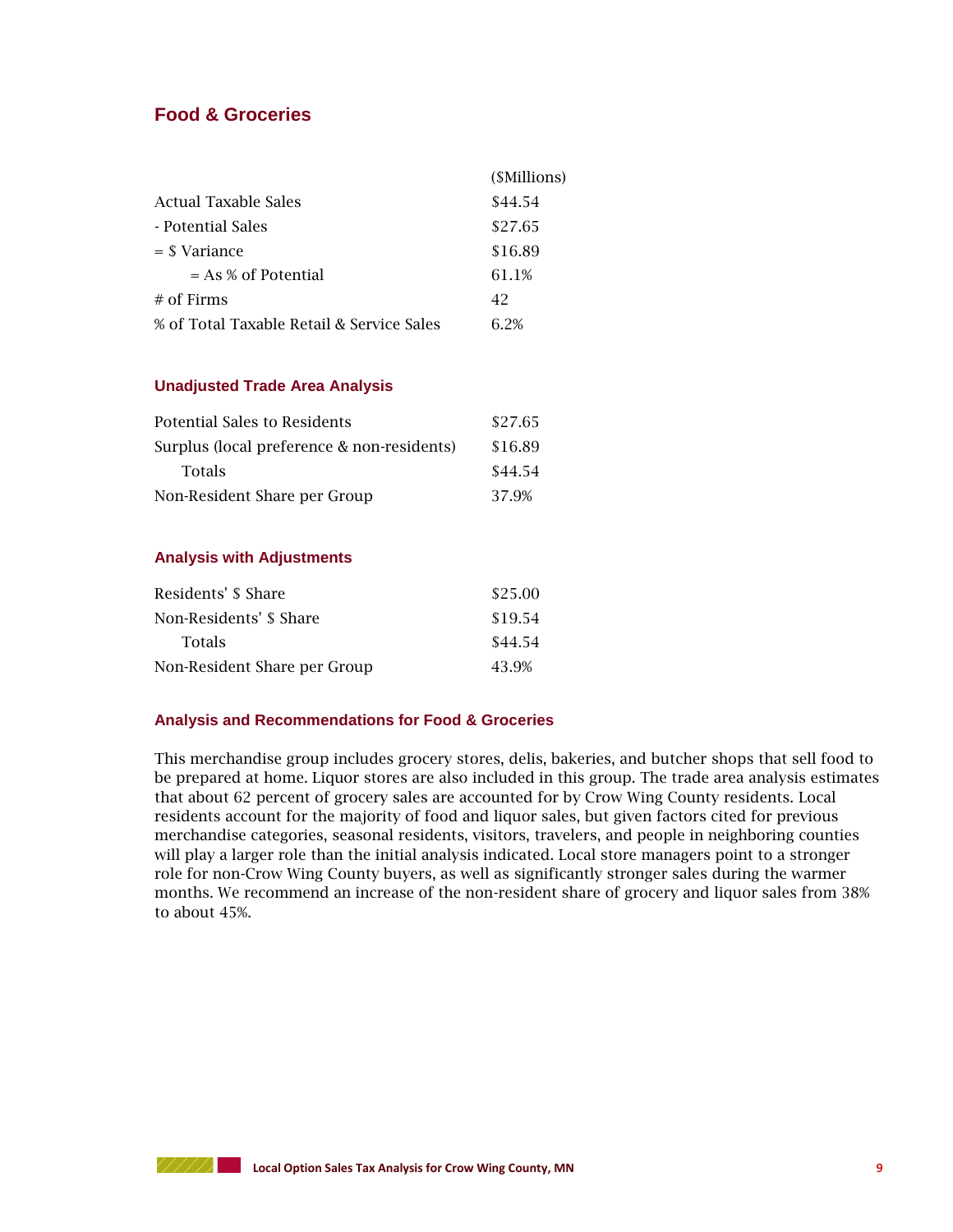## **Health & Personal Items**

|                                           | (\$Millions) |
|-------------------------------------------|--------------|
| Actual Taxable Sales                      | \$5.95       |
| - Potential Sales                         | \$5.56       |
| $=$ \$ Variance                           | \$0.39       |
| $= As % of Potential$                     | 7.0%         |
| $#$ of Firms                              | 30           |
| % of Total Taxable Retail & Service Sales | 0.8%         |

#### **Unadjusted Trade Area Analysis**

| Potential Sales to Residents               | \$5.56 |
|--------------------------------------------|--------|
| Surplus (local preference & non-residents) | \$0.39 |
| <b>Totals</b>                              | \$5.95 |
| Non-Resident Share per Group               | 6.6%   |

#### **Analysis with Adjustments**

| Residents' \$ Share          | \$5.36 |
|------------------------------|--------|
| Non-Residents' \$ Share      | \$0.59 |
| <b>Totals</b>                | \$5.95 |
| Non-Resident Share per Group | 10.0%  |

#### **Analysis and Recommendations for Health & Personal**

Stores selling prescription drugs, food supplements, vision supplies, cosmetics, and hearing aids are among the shops included in this merchandise group. These stores sell the types of items that most people buy locally, so county residents are likely to dominate the marketplace as they do in the trade area analysis, accounting for more than 90 percent of sales. We believe this slightly understates the Brainerd/Baxter area's role as a regional retail hub with stores offering these types of products. Therefore, we suggest that non-residents' share of health and personal sales be increased to 10 percent.

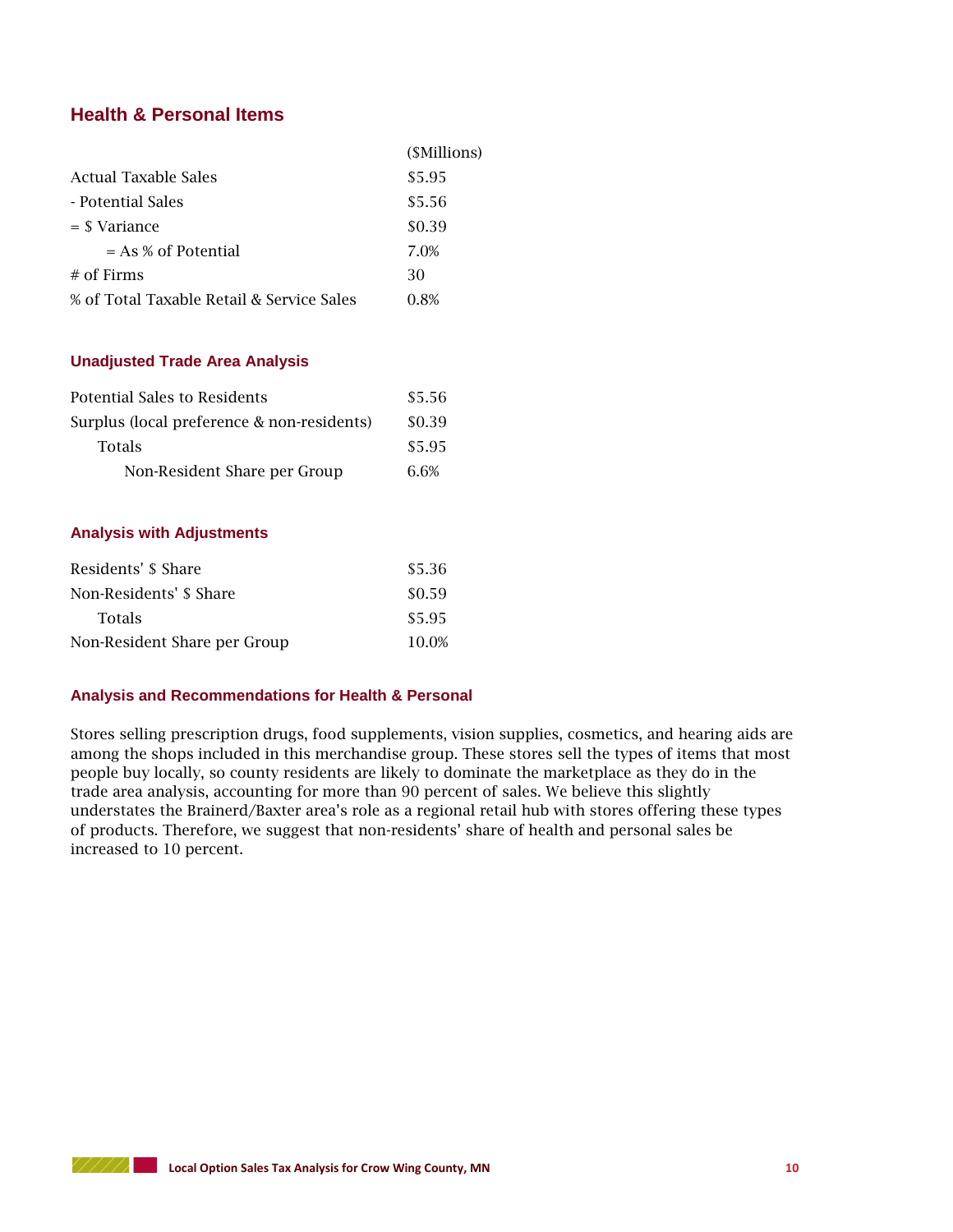## **Gas/Convenience Stores**

|                                           | (\$Millions) |
|-------------------------------------------|--------------|
| Actual Taxable Sales                      | \$17.47      |
| - Potential Sales                         | \$8.64       |
| $=$ \$ Variance                           | \$8.83       |
| $= As % of Potential$                     | 102.2%       |
| $#$ of Firms                              | 37           |
| % of Total Taxable Retail & Service Sales | 24%          |

#### **Unadjusted Trade Area Analysis**

| Potential Sales to Residents               | \$8.64  |
|--------------------------------------------|---------|
| Surplus (local preference & non-residents) | \$8.83  |
| <b>Totals</b>                              | \$17.47 |
| Non-Resident Share per Group               | 50.5%   |

#### **Analysis with Adjustments**

| Residents' \$ Share          | \$8.64  |
|------------------------------|---------|
| Non-Residents' \$ Share      | \$8.83  |
| <b>Totals</b>                | \$17.47 |
| Non-Resident Share per Group | 50.5%   |

#### **Analysis and Recommendations for Gas Station/Convenience Stores**

This merchandise group, which covers retailers selling convenience items at a store also selling fuel, is a good example of spending that could potentially be more driven by travelers and visitors instead of the approximately 50/50 breakout shown in the initial trade area analysis. A number of factors support this including: Firms locate convenience stores on major through routes in order to capture local and non-local customers. Minnesota Department of Transportation (MN DOT) data for Hwy 371 shows summer traffic along some stretches that is 70 percent above annual average daily traffic counts (AADT). Our initial recommendation was to adjust the gas/convenience store sales breakout to 40 percent for Crow Wing County permanent residents and 60 percent for non-residents, but local store managers informed us of the opposite; they believe the breakout is likely 60/40, so we recommend leaving the sales breakout as-is at 50/50.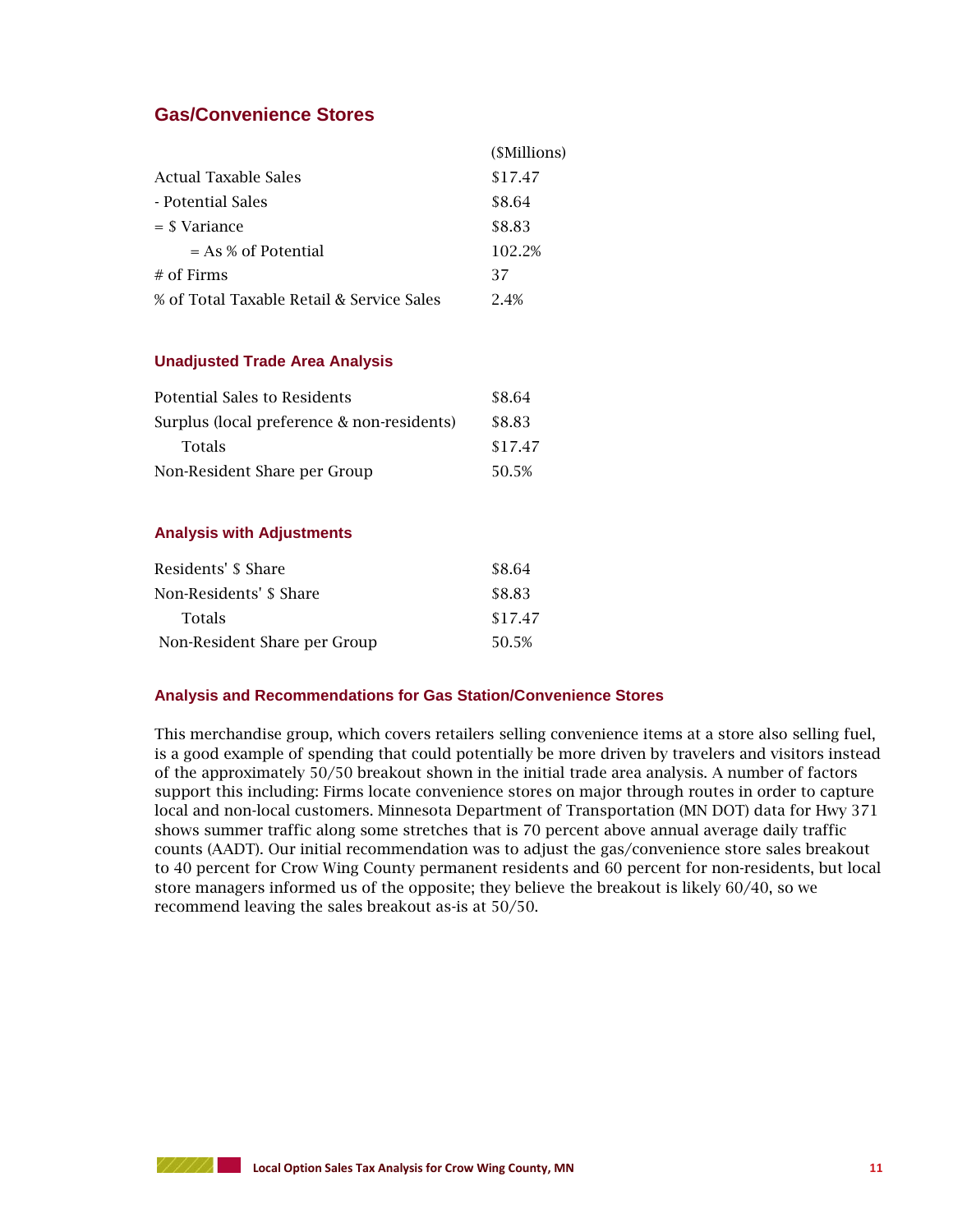## **Clothing**

|                                           | (SMillions) |
|-------------------------------------------|-------------|
| Actual Taxable Sales                      | \$7.35      |
| - Potential Sales                         | \$8.26      |
| $=$ \$ Variance                           | (S0.91)     |
| $= As % of Potential$                     | $-11.0%$    |
| $#$ of Firms                              | 37          |
| % of Total Taxable Retail & Service Sales | 1.0%        |

#### **Unadjusted Trade Area Analysis**

| Potential Sales to Residents               | \$8.26   |
|--------------------------------------------|----------|
| Surplus (local preference & non-residents) | (S0.91)  |
| <b>Totals</b>                              | \$7.35   |
| Non-Resident Share per Group               | $-12.4%$ |

#### **Analysis with Adjustments**

| Residents' \$ Share          | \$6.25 |
|------------------------------|--------|
| Non-Residents' \$ Share      | \$1.10 |
| <b>Totals</b>                | \$7.35 |
| Non-Resident Share per Group | 15.0%  |

#### **Analysis and Recommendations for Apparel/Clothing**

This merchandise group includes stores selling new clothing and accessories, jewelry, shoes, bridal items, clocks, and luggage. Negative variances in the analysis indicate that either local residents spend less than the average Minnesotan on these items, or they make their purchases elsewhere or on the internet. It is unlikely that all sales in Crow Wing County were made to residents. Factors to consider: The Brainerd/Baxter area serves as retail hub for the larger region, so customers from Aitkin, southern Cass, and other counties shop here. We know from recent Extension research that seasonal residents focus their stays from May-September. We also considered MN DOT summer traffic counts, as well as the fact that local clothing store managers saw non-residents playing a bigger role in sales. With this input, we raised the non-local sales proportion to 15 percent.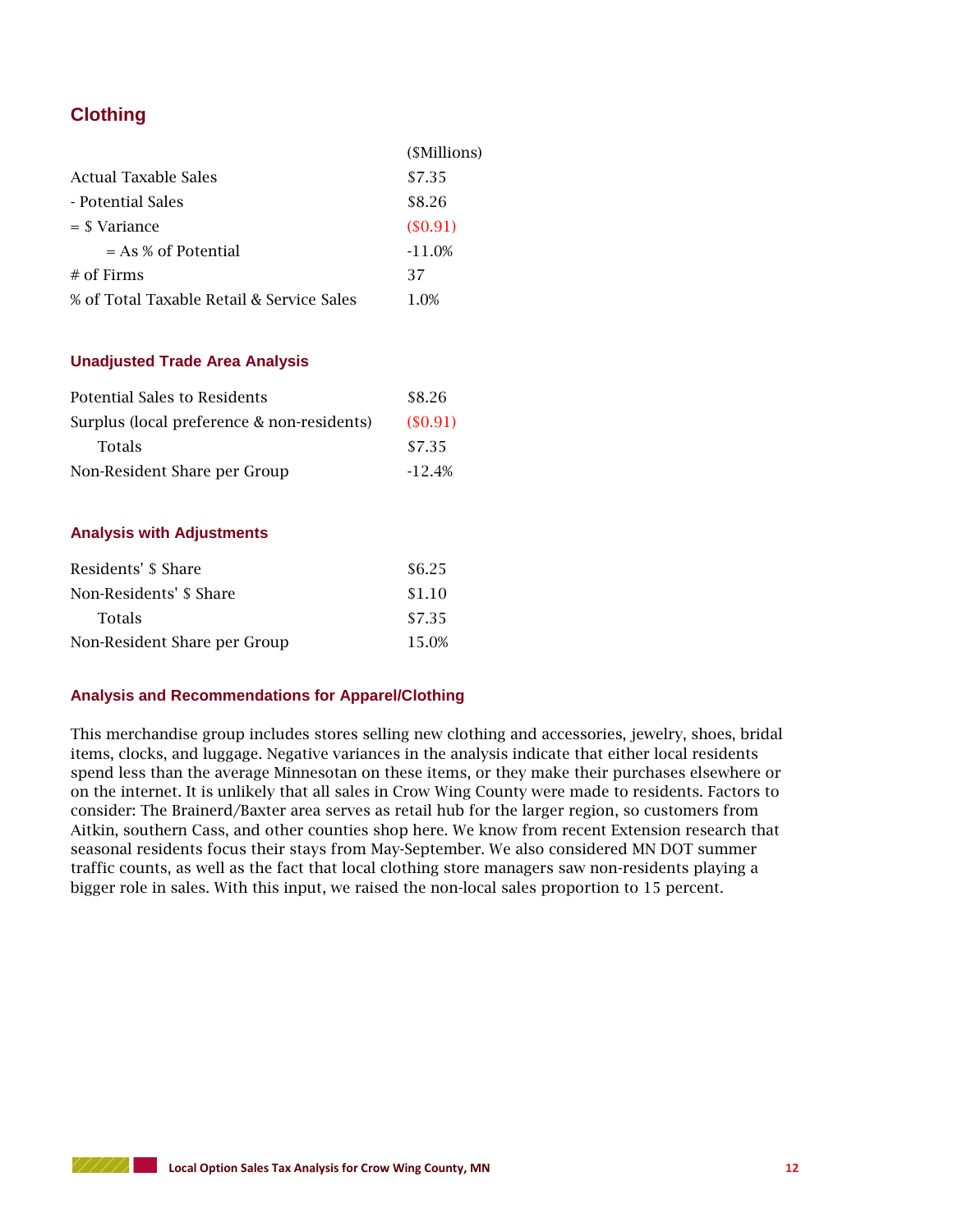### **Leisure Goods**

|                                     | ( <i>SMillions</i> ) |
|-------------------------------------|----------------------|
| Actual Taxable Sales                | \$17.06              |
| - Potential Sales                   | \$11.03              |
| $=$ \$ Variance                     | \$6.03               |
| $= As % of Potential$               | 54.7%                |
| $#$ of Firms                        | 89                   |
| % of Total Taxable Retail & Service |                      |
| <b>Sales</b>                        | 24%                  |

#### **Unadjusted Trade Area Analysis**

| <b>Potential Sales to Residents</b>            | \$11.03 |
|------------------------------------------------|---------|
| Surplus (local preference & non-<br>residents) | \$6.03  |
| <b>Totals</b>                                  | \$17.06 |
| Non-Resident Share per Group                   | 35.3%   |

#### **Analysis with Adjustments**

| Residents' \$ Share          | \$13.00 |
|------------------------------|---------|
| Non-Residents' \$ Share      | \$4.06  |
| <b>Totals</b>                | \$17.06 |
| Non-Resident Share per Group | 23.8%   |

#### **Analysis and Recommendations for Leisure Goods**

This merchandise group includes stores selling sporting goods, books, music, hobby items, fabrics, and toys. As with health, personal, and clothing items, it is likely that demand for these products will come mostly from local purchasers rather than non-residents. With local boating and hunting popular activities in the area, it is likely that sales to local residents in sporting goods stores are higher than the Minnesota average. Interviews with managers of different types of local leisure goods stores suggest that at least two-thirds are generated by county year-round residents, or perhaps more. One manager noted less seasonal variation in sales than one might assume and that local and neighboring holiday shoppers were central to a given year's success. Given these factors, and the importance of hunting and fishing for many in the Lakes District of Minnesota, we recommend increasing the local share of leisure goods sales to 76 percent, resulting in a nonresident share of 24 percent.

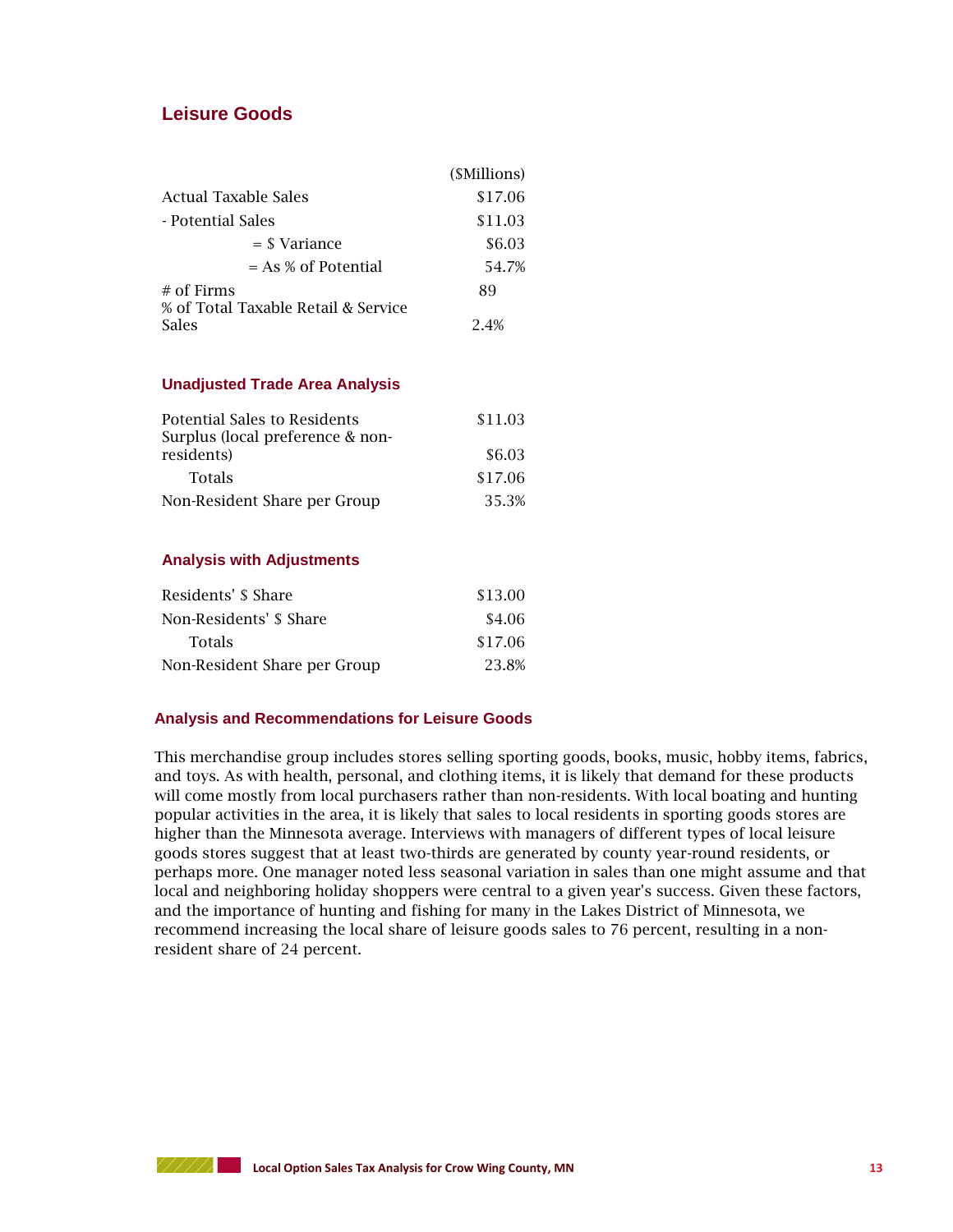## **General Merchandise Stores**

|                                           | ( <i>SMillions</i> ) |
|-------------------------------------------|----------------------|
| Actual Taxable Sales                      | \$134.22             |
| - Potential Sales                         | \$47.17              |
| $=$ \$ Variance                           | \$87.05              |
| $= As % of Potential$                     | 184.5%               |
| $#$ of Firms                              | 17                   |
| % of Total Taxable Retail & Service Sales | 18.6%                |

#### **Unadjusted Trade Area Analysis**

| Potential Sales to Residents               | \$47.17  |
|--------------------------------------------|----------|
| Surplus (local preference & non-residents) | \$87.05  |
| <b>Totals</b>                              | \$134.22 |
| Non-Resident Share per Group               | 64.9%    |

#### **Analysis with Adjustments**

| Residents' \$ Share          | \$47.17  |
|------------------------------|----------|
| Non-Residents' \$ Share      | \$87.05  |
| <b>Totals</b>                | \$134.22 |
| Non-Resident Share per Group | 64.9%    |

#### **Analysis and Recommendations for General Merchandise Stores**

Stores in this category sell general merchandise and are unique in that they have the equipment and staff capable of retailing a large variety of goods from a single location. This includes department stores, superstores, dollar stores, and variety stores. The initial analysis suggests that non-residents account for 65 percent of general merchandise sales, and seems accurate. Brainerd and Baxter are retail hubs for the region, and seasonal residents, visitors, and travelers have easy access to Target or Walmart along major highways. Interviews with local managers confirmed the initial analysis. They noted a large increase in sales during the warmer months when more seasonal residents and tourists are shopping. There does not appear to be any local lifestyle preferences that would require higher or lower tendencies to shop at general merchandise stores. We recommend leaving the estimate for general merchandise stores as is.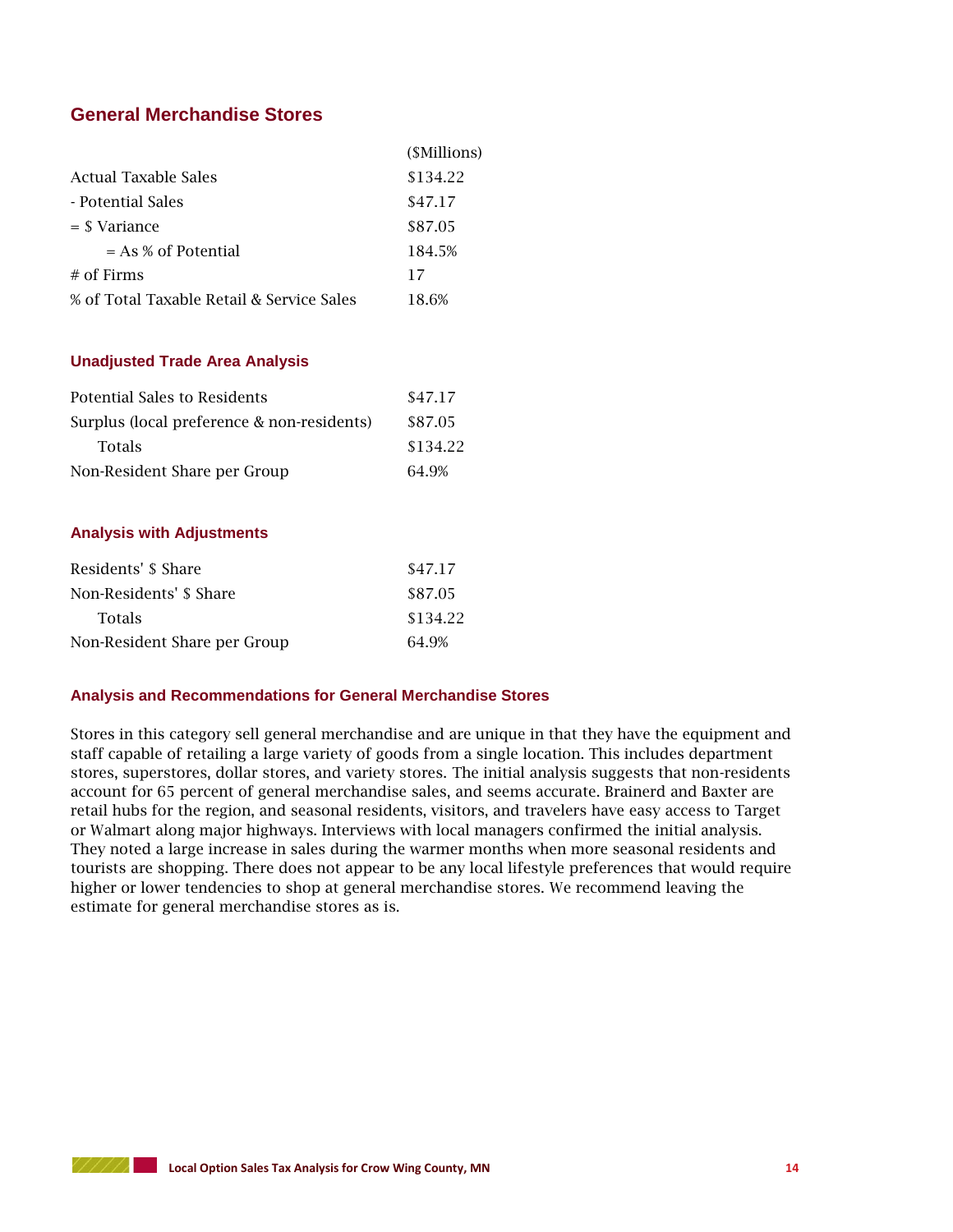## **Miscellaneous Retail**

|                                           | ( <i>SMillions</i> ) |
|-------------------------------------------|----------------------|
| Actual Taxable Sales                      | \$21.47              |
| - Potential Sales                         | \$14.42              |
| $=$ \$ Variance                           | \$7.05               |
| $= As % of Potential$                     | 48.9%                |
| $#$ of Firms                              | 257                  |
| % of Total Taxable Retail & Service Sales | 3.0%                 |

#### **Unadjusted Trade Area Analysis**

| Potential Sales to Residents               | \$14.42 |
|--------------------------------------------|---------|
| Surplus (local preference & non-residents) | \$7.05  |
| <b>Totals</b>                              | \$21.47 |
| Non-Resident Share per Group               | 32.8%   |

#### **Analysis with Adjustments**

| Residents' \$ Share          | \$14.42 |
|------------------------------|---------|
| Non-Residents' \$ Share      | \$7.05  |
| <b>Totals</b>                | \$21.47 |
| Non-Resident Share per Group | 32.8%   |

#### **Analysis and Recommendations for Miscellaneous Retail**

Establishments such as florists, used merchandise stores, pet supply stores, and other retailers are found in this group. We recommend leaving the initial trade area analysis as is with yearround Crow Wing County residents, as they account for 67 percent of miscellaneous retail sales; non-residents are responsible for 33 percent.

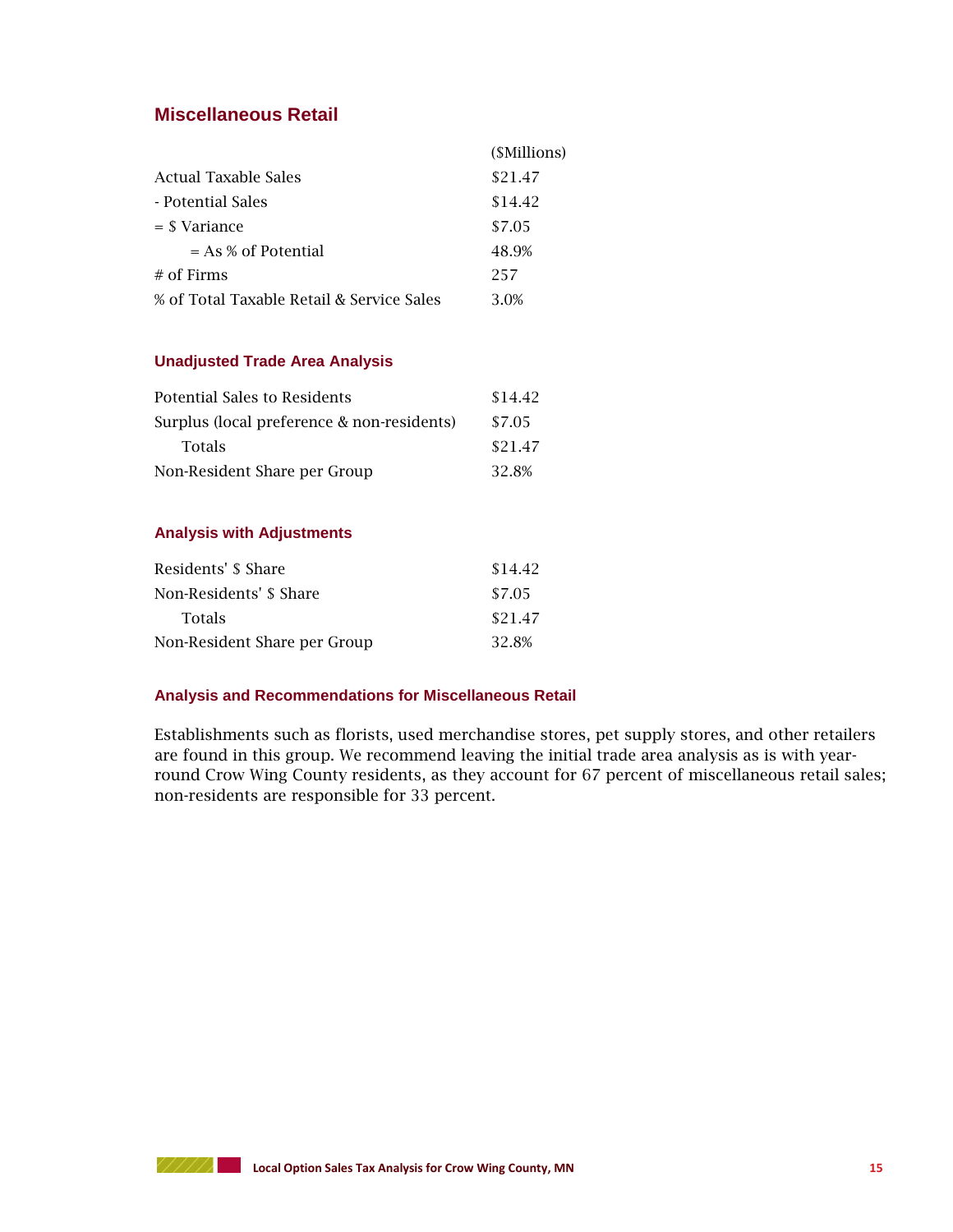## **Amusement & Recreation**

|                                           | ( <i>SMillions</i> ) |
|-------------------------------------------|----------------------|
| Actual Taxable Sales                      | \$10.83              |
| - Potential Sales                         | \$13.55              |
| $=$ \$ Variance                           | (S2.72)              |
| $= As % of Potential$                     | $-20.1%$             |
| $#$ of Firms                              | 36                   |
| % of Total Taxable Retail & Service Sales | 1.5%                 |

#### **Unadjusted Trade Area Analysis**

| Potential Sales to Residents               | \$13.55  |
|--------------------------------------------|----------|
| Surplus (local preference & non-residents) | (S2.72)  |
| <b>Totals</b>                              | \$10.83  |
| Non-Resident Share per Group               | $-25.1%$ |

#### **Analysis with Adjustments**

| Residents' \$ Share          | \$6.50  |
|------------------------------|---------|
| Non-Residents' \$ Share      | \$4.33  |
| <b>Totals</b>                | \$10.84 |
| Non-Resident Share per Group | 40.0%   |

#### **Analysis and Recommendations for Amusement & Recreation**

Establishments in this group include casinos, bowling lanes, water parks, amusement parks, arcades, bingo halls, golf courses, ski slopes, marinas, dance or fitness centers, recreational clubs, ice rinks, swimming pools, roller rinks, etc. Greater Minnesota per capita sales in this category are much lower than the state average. This is likely especially true in an area like Crow Wing County where people enjoy the water, woods, and bike trails compared to constructed recreational facilities. As with the clothing and apparel category, local residents do not account for 100 percent of all amusement and recreation sales. Some of these establishments experience stronger sales during the months when seasonal residents and visitors are present, and others close during the months when these important customers are not around. Initially, we believed a 50/50 local/non-local split might be close to the mark, but interviews with facility managers underscored the importance of the local customer. We therefore recommend a 60 percent local/40 percent non-local breakout.

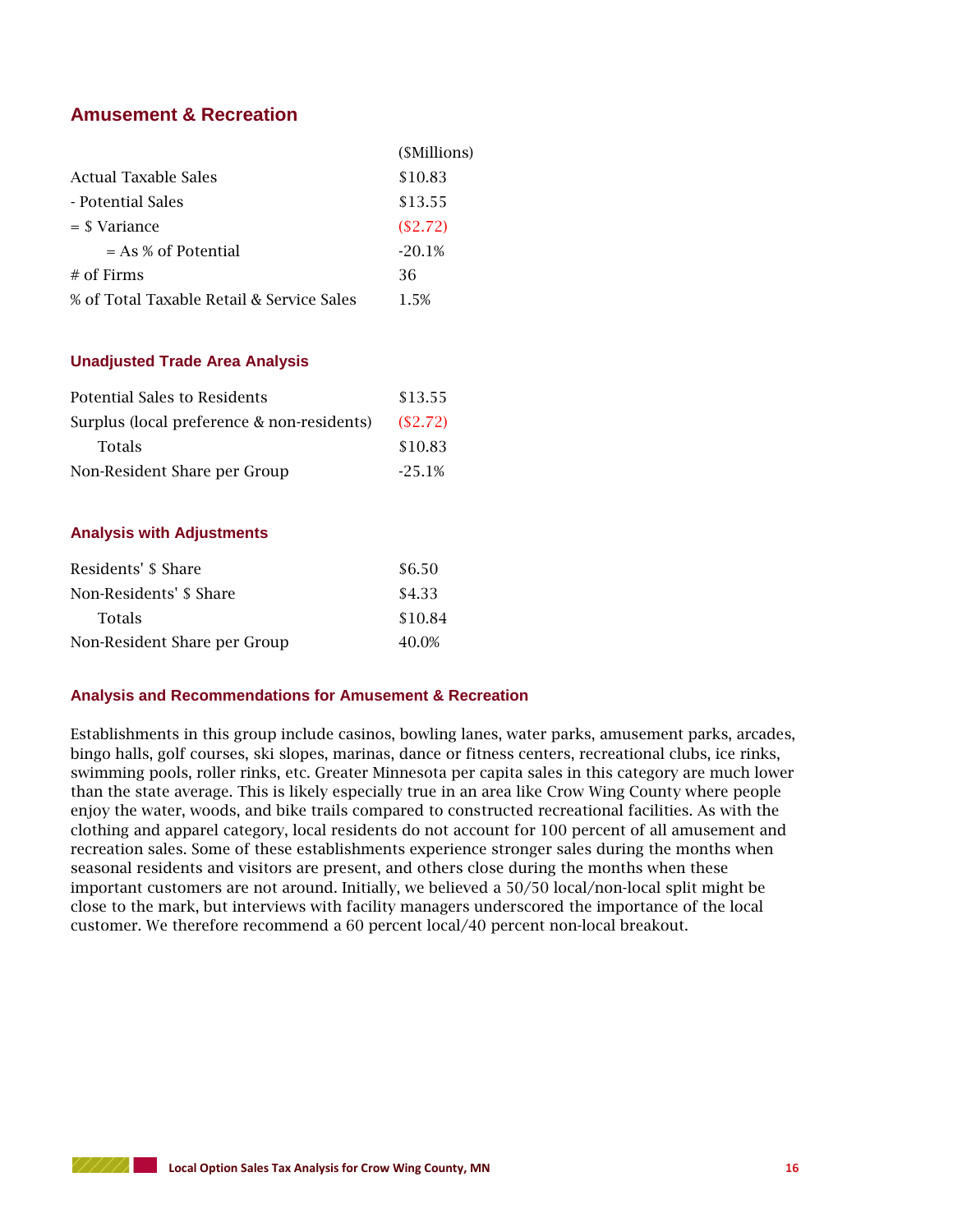## **Accommodations**

|                                           | ( <i>SMillions</i> ) |
|-------------------------------------------|----------------------|
| Actual Taxable Sales                      | \$61.77              |
| - Potential Sales                         | \$14.85              |
| $=$ \$ Variance                           | \$46.92              |
| $= As % of Potential$                     | 316.0%               |
| $#$ of Firms                              | 105                  |
| % of Total Taxable Retail & Service Sales | 8 6%                 |

#### **Unadjusted Trade Area Analysis**

| Potential Sales to Residents                       | \$14.85 |
|----------------------------------------------------|---------|
| Surplus (Local Preference & Non-Residents) \$46.92 |         |
| <b>Totals</b>                                      | \$61.77 |
| Non-Resident Share per Group                       | 76.0%   |

#### **Analysis with Adjustments**

| Residents' \$ Share          | \$6.70  |
|------------------------------|---------|
| Non-Residents' \$ Share      | \$55.07 |
| <b>Totals</b>                | \$61.77 |
| Non-Resident Share per Group | 89.2%   |

#### **Analysis and Recommendations for Accommodations**

These businesses provide lodging or short-term accommodations for travelers, vacationers, and others. Included are hotels, motels, lodges, bed & breakfasts, campgrounds, fraternities, boarding houses, and dormitories. We believe the trade area analysis model understates the role of nonresidents in this market. Logically, a large majority of lodging sales will include visitors from outside the county. It is possible that non-resident share could be as high as 97%. No local owners or managers were interviewed from this merchandise group.

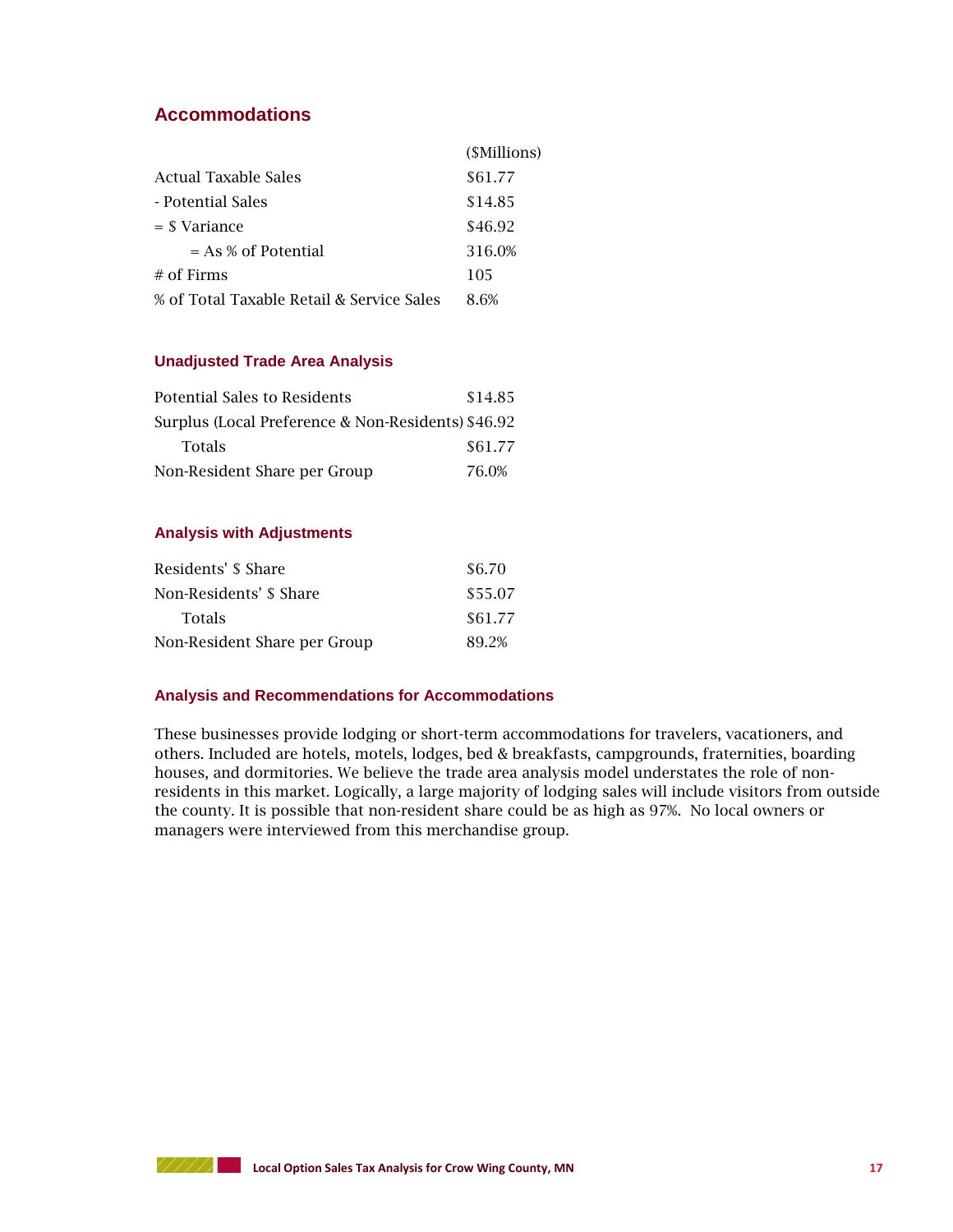## **Eating/Drinking Establishments**

|                                           | ( <i>SMillions</i> ) |
|-------------------------------------------|----------------------|
| Actual Taxable Sales                      | \$98.93              |
| - Potential Sales                         | \$63.45              |
| $=$ \$ Variance                           | \$35.48              |
| $= As % of Potential$                     | 55.9%                |
| $#$ of Firms                              | 189                  |
| % of Total Taxable Retail & Service Sales | 13.7%                |

#### Unadjusted Trade Area Analysis

| Potential Sales to Residents               | \$63.45 |
|--------------------------------------------|---------|
| Surplus (local preference & non-residents) | \$35.48 |
| <b>Totals</b>                              | \$98.93 |
| Non-Resident Share per Group               | 35.9%   |

#### **Analysis with Adjustments**

| Residents' \$ Share          | \$65.29 |
|------------------------------|---------|
| Non-Residents' \$ Share      | \$33.64 |
| <b>Totals</b>                | \$98.93 |
| Non-Resident Share per Group | 34.0%   |

#### **Analysis & Recommendations for Eating & Drinking**

These businesses sell food at full-service or limited-service establishments. The group includes cafeterias, bagel shops, ice cream parlors, snack bars, food service contractors, caterers, lunch wagons, and street vendors. It also includes bars, taverns, and nightclubs. Interviews with managers at area eating and drinking establishments either confirmed the 64/36 breakout, or they said it was too low on the local demand side. Balancing this, again, against Brainerd/Baxter as a regional economic hub, the influx of non-residents from May to September—and increasingly in winter— we believe that a slightly adjusted 66/34 breakout is an appropriate estimate. One factor that may suggest Extension is overestimating the local resident sales is that Greater Minnesota sales are lower per capita than the state average.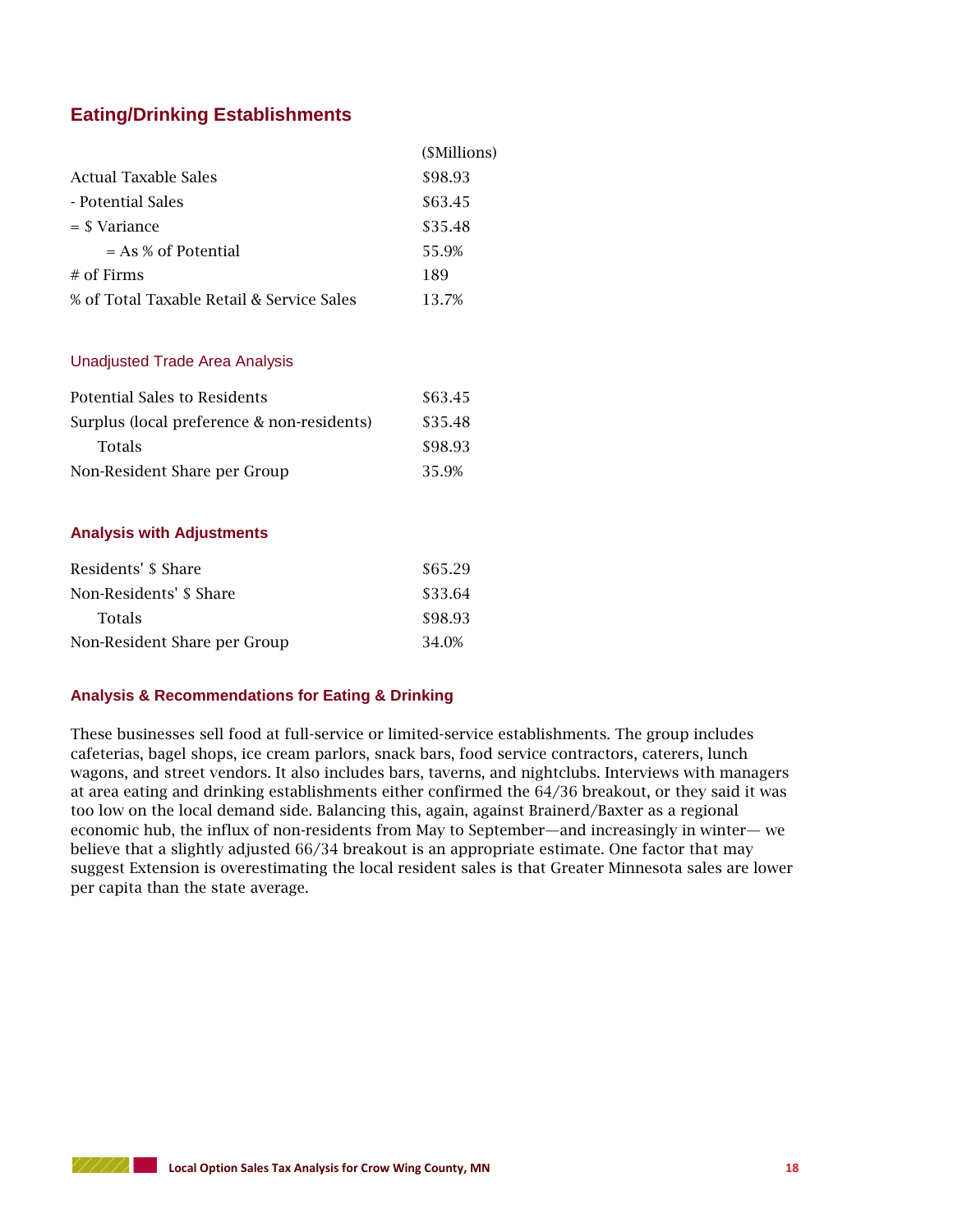## **Repair & Maintenance**

|                                           | (\$Millions) |
|-------------------------------------------|--------------|
| Actual Taxable Sales                      | \$12.80      |
| - Potential Sales                         | \$10.14      |
| $=$ \$ Variance                           | \$2.66       |
| $= As % of Potential$                     | 26.2%        |
| $#$ of Firms                              | 130          |
| % of Total Taxable Retail & Service Sales | 1.8%         |

#### **Unadjusted Trade Area Analysis**

| Potential Sales to Residents               | \$10.14 |
|--------------------------------------------|---------|
| Surplus (local preference & non-residents) | \$2.66  |
| <b>Totals</b>                              | \$12.80 |
| Non-Resident Share per Group               | 20.8%   |

#### **Analysis with Adjustments**

| Residents' \$ Share          | \$11.52 |
|------------------------------|---------|
| Non-Residents' \$ Share      | \$1.28  |
| <b>Totals</b>                | \$12.80 |
| Non-Resident Share per Group | 10.0%   |

#### **Analysis and Recommendations for Repair & Maintenance**

Stores in the Repair and Maintenance group restore machinery, equipment, and other products. This group does not include plumbing or electrical repair services. It does include, however, repairs to autos, cameras, radio, television, computers, copiers, appliances, lawn mowers, specialized equipment, small engines, furniture, shoes, guns, etc. Local residents own more items with small engines that require maintenance. Non-metro average spending is stronger than statewide average spending (Twin Cities included). We believe the trade area analysis model reflects the strong role that year-round Crow Wing County residents would play in this market, increasing the local/nonlocal shares to 90/10.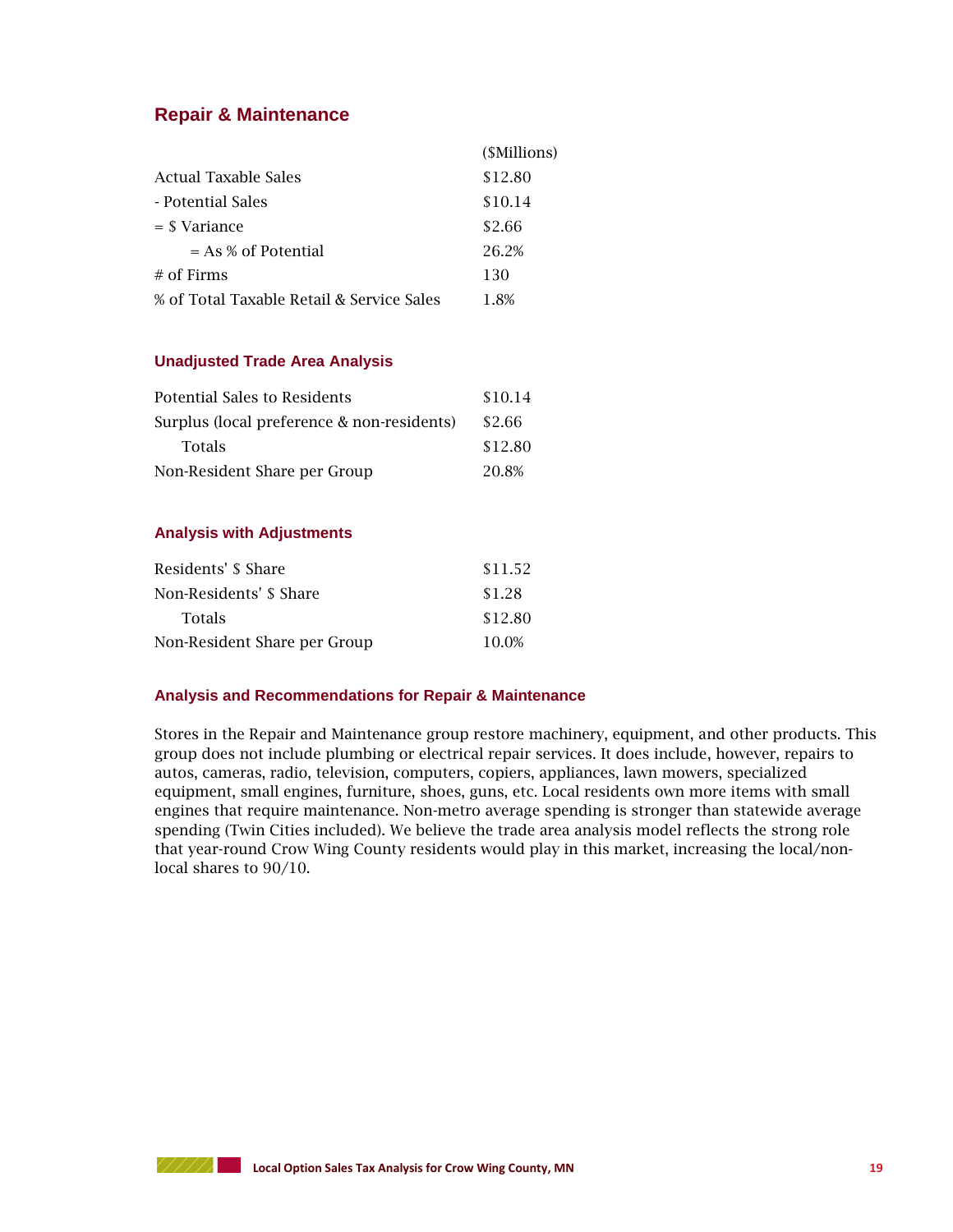## **Personal Services, Laundry**

|                                           | ( <i>SMillions</i> ) |
|-------------------------------------------|----------------------|
| Actual Taxable Sales                      | \$5.30               |
| - Potential Sales                         | \$6.98               |
| $=$ \$ Variance                           | \$1.68               |
| $= As % of Potential$                     | $-24.1%$             |
| $#$ of Firms                              | 124                  |
| % of Total Taxable Retail & Service Sales | 0.7%                 |

#### **Unadjusted Trade Area Analysis**

| Potential Sales to Residents               | \$6.98   |
|--------------------------------------------|----------|
| Surplus (local preference & non-residents) | (\$1.68) |
| <b>Totals</b>                              | \$5.30   |
| Non-Resident Share per Group               | $-31.7%$ |

#### **Analysis with Adjustments**

| Residents' \$ Share          | \$4.50 |
|------------------------------|--------|
| Non-Residents' \$ Share      | \$0.80 |
| <b>Totals</b>                | \$5.30 |
| Non-Resident Share per Group | 15.1%  |

#### **Analysis and Recommendations for Personal Services, Laundry**

This merchandise group includes barber shops and beauty parlors, death care services, laundry and dry-cleaning services, and a wide range of other personal services, such as pet care (except veterinary), photofinishing, temporary parking, and dating services. As with similar merchandise categories, local residents will likely be the dominant buyers but, of course, not accounting for 100% of sales. Therefore, the non-resident share is estimated to be 15% of total taxable sales.

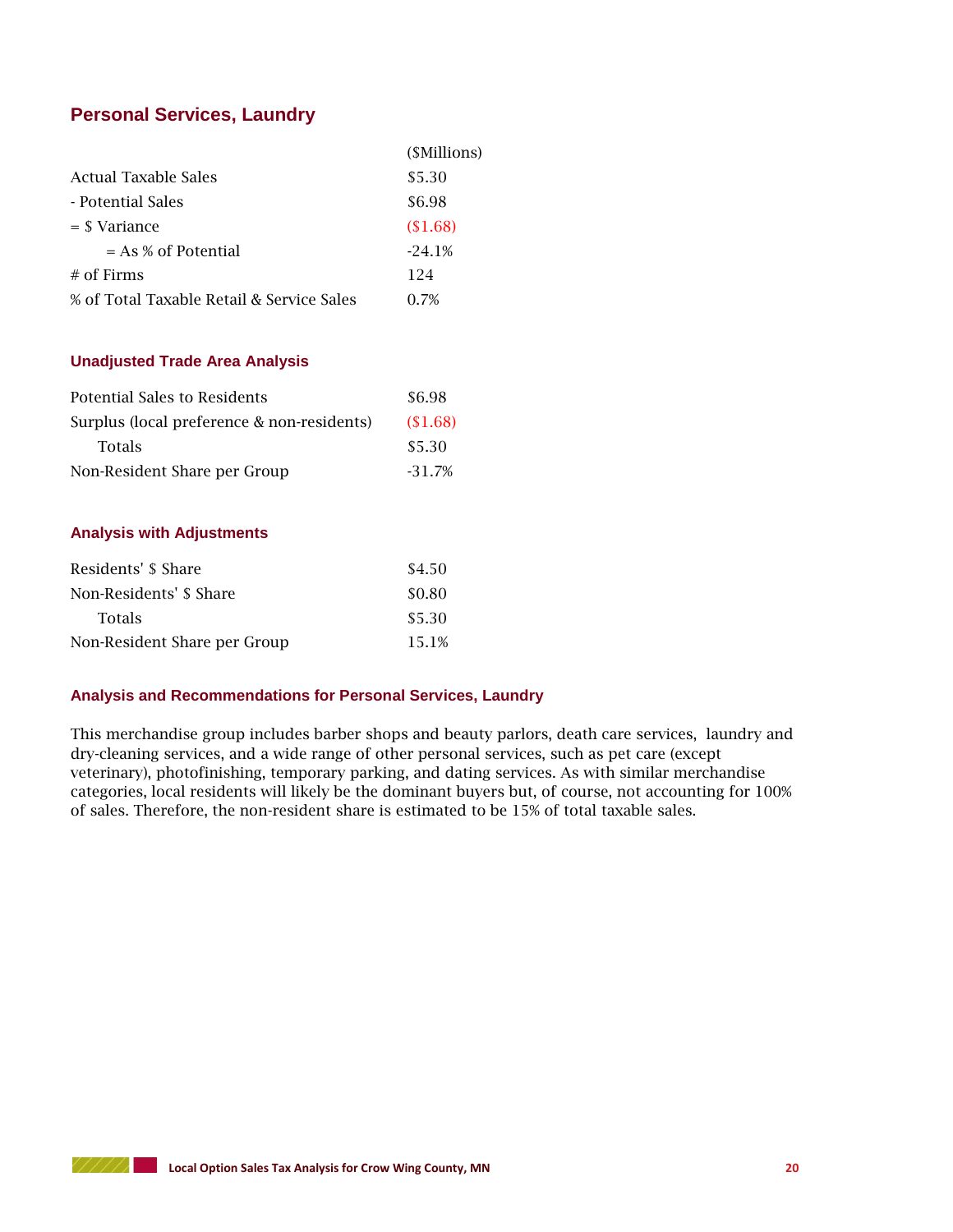## **Retail (Non-store) and Other Services (North American Industrial Classification System 511-812 sales amounts released by MN Revenue)**

|                                           | (SMillions) |
|-------------------------------------------|-------------|
| Actual Taxable Sales                      | \$84.06     |
| % of Total Taxable Retail & Service Sales | 11.6%       |

#### **Analysis with Adjustments**

| Residents' \$ Share          | \$58.84 |
|------------------------------|---------|
| Non-Residents' \$ Share      | \$25.22 |
| <b>Totals</b>                | \$84.06 |
| Non-Resident Share per Group | 30.0%   |

#### **Analysis & Recommendations for All Other Retail & Service Sales:**

The rest of retail and service sales will be largely local. This group includes utilities, manufacturingrelated firms, agriculture-related construction, building construction, wholesale services, rental/lease services, administrative support, and performing arts. This mix of business types is too diverse in which to run the trade area analysis. We assume that 70 percent of these sales are local.

## **Agricultural Production, Forestry, Construction, Manufacturing, Wholesale Operations, Transportation, Civic and Professional Organizations, Government, and Sales Information Suppressed for Business Confidentiality.**

There are \$113.8 million of taxable sales generated by the above industries and services. This amount will be subject to any new sales taxes, including a local option sales tax supporting county transportation projects and operations. Many of the specifics are suppressed because there are less than four firms in the business category within the county. For purposes of estimating the residential and non-residential portion of the tax collected, Extension uses an estimate of 20% local resident sales.

| Residents' \$ Share    | \$22.8  |
|------------------------|---------|
| Non-Residents \$ Share | \$91.0  |
| <b>Totals</b>          | \$113.8 |
| Non-Resident Share     | 80%     |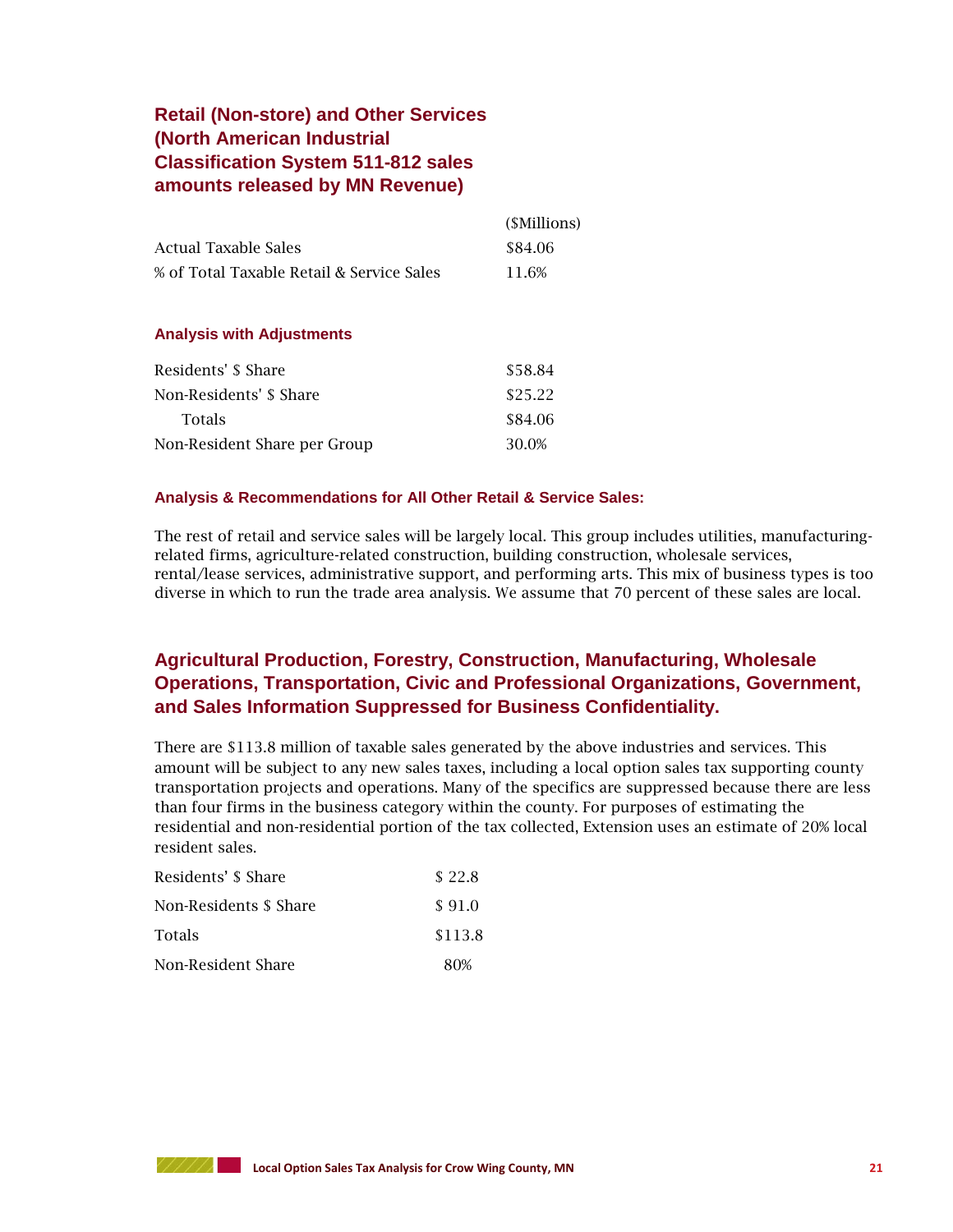## **ESTIMATES OF PROJECTED SALES TAX REVENUE**

The table immediately below highlights the sales tax revenue for Crow Wing County for designated transportation projects and/or operations at  $\frac{1}{8}$  of percent intervals up to  $\frac{1}{2}$  of a percent, the highest taxation rate permitted by state law for local option sales for transportation in counties outside the Twin Cities metropolitan area. The table also includes estimates for the tax dollars likely to be paid by year-round Crow Wing County residents, along with the estimates for tax dollars likely to be paid by non-residents across all merchandise categories based on the adjusted trade area analysis.

|                                                                               |                   | <b>Total</b> | <b>Dollars</b><br>Paid By | <b>Dollars</b><br>Paid By |  |  |  |
|-------------------------------------------------------------------------------|-------------------|--------------|---------------------------|---------------------------|--|--|--|
| <b>ESTIMATED</b>                                                              |                   | <b>Tax</b>   | <b>CWC</b>                | Non-                      |  |  |  |
| <b>TAX PROCEEEDS</b>                                                          | <b>Multiplier</b> | Proceeds     | <b>Residents</b>          | <b>Residents</b>          |  |  |  |
| @ 1/8th of a Percent                                                          | 0.00125           | \$1,045,000  | \$508,915                 | \$536,085                 |  |  |  |
| @ 1/4th of a Percent                                                          | 0.0025            | \$2,090,000  | \$1,017,830               | \$1,072,170               |  |  |  |
| @ 3/8ths of a Percent                                                         | 0.00375           | \$3,135,000  | \$1,526,745               | \$1,608,255               |  |  |  |
| $\varnothing$ 1/2 of a Percent                                                | 0.005             | \$4,180,000  | \$2,035,660               | \$2,144,340               |  |  |  |
| <b>Total Taxable Sales:</b>                                                   |                   |              |                           |                           |  |  |  |
| \$836,000,000                                                                 |                   |              |                           |                           |  |  |  |
| SOURCE: Total sales figure of \$836 million is based on MN Revenue 2012 data. |                   |              |                           |                           |  |  |  |

There is a *use* tax component to this local option tax program. Consequently, there are two other likely sources of tax proceeds that can be added to the estimated tax proceeds in the table above:

- 1. For each  $\frac{1}{8}$  of a percent enacted, county officials can expect an estimated additional \$39,000 in use (not sales) tax proceeds derived from county businesses purchasing products from out of state sources. (This is based the 6.5 percent use tax rate.)
- 2. County officials can also anticipate \$50,000 to \$150,000 in additional use (not sales) tax proceeds, but there is no way to accurately estimate this number. This will be from purchases made by local businesses in other Minnesota locations. The experience of Brainerd and Baxter with their use tax proceeds from a local option sales tax program indicates that this is a factor. If Crow Wing County officials enact a local option sales tax, they will have a better idea after a year of experience what this amount will be in the future.

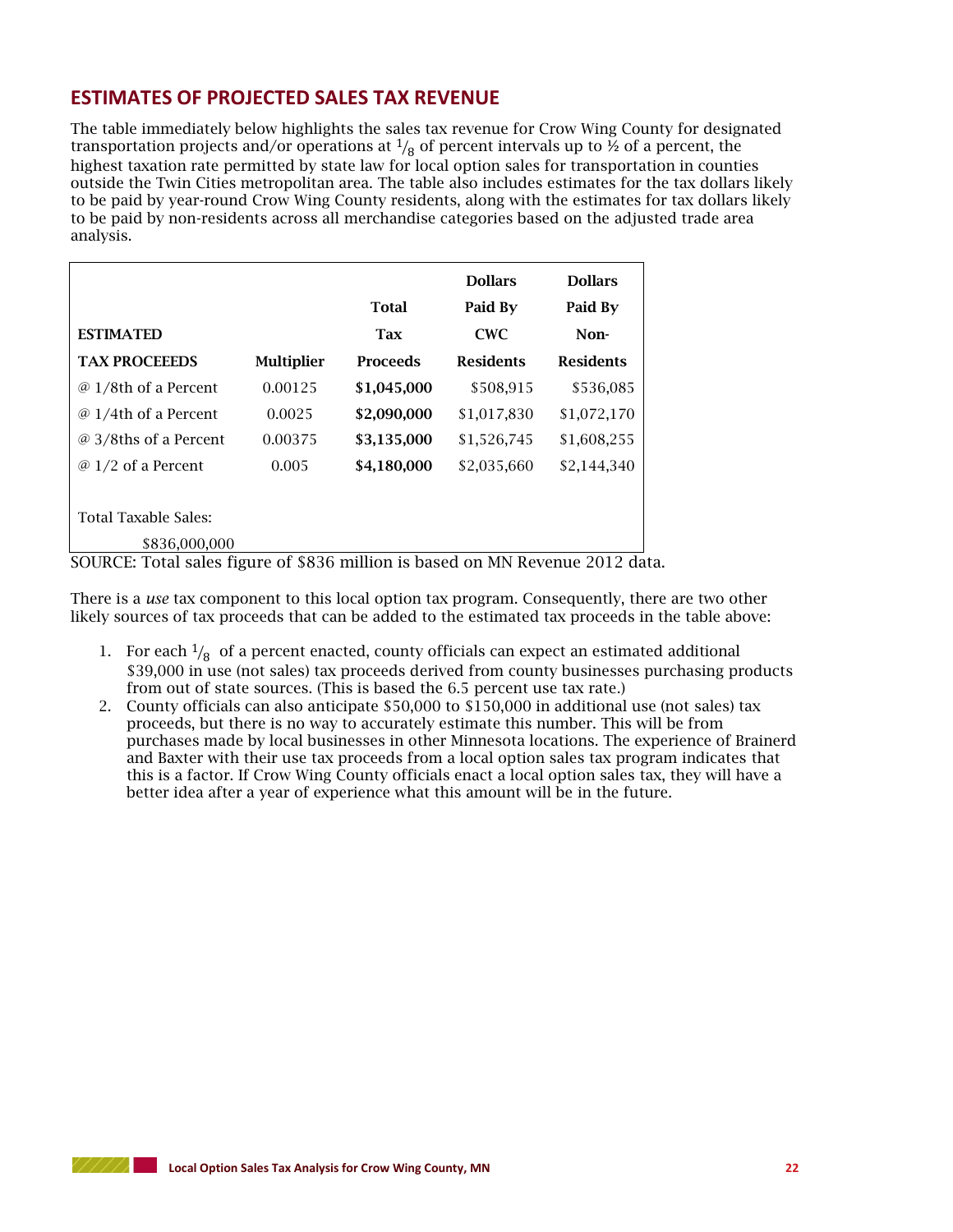## **DOES ENACTING A LOCAL OPTION SALES TAX SHIFT CONSUMER PURCHASES TO OTHER COUNTIES?**

Crow Wing County policymakers are understandably concerned that enacting a local sales tax in their county, when neighboring counties have not adopted the tax, will result in the loss of consumer purchases to these other counties. However, at its highest potential application of ½ of a percent, this local option sales tax would add just 50 cents to a \$100 purchase.

Records available from the Minnesota Department of Revenue website (Appendix A) records the tax collected from 23 Minnesota jurisdictions that have enacted some type of local sales or use tax within the last 10 years. Most of these cities show continued sales growth.

A more specific comparison of three Minnesota cities that adopted a .5 percent local option sales tax several years ago is also offered on the following page. The important piece of information to note, however, is that the tax does not add much to a consumer's purchase.

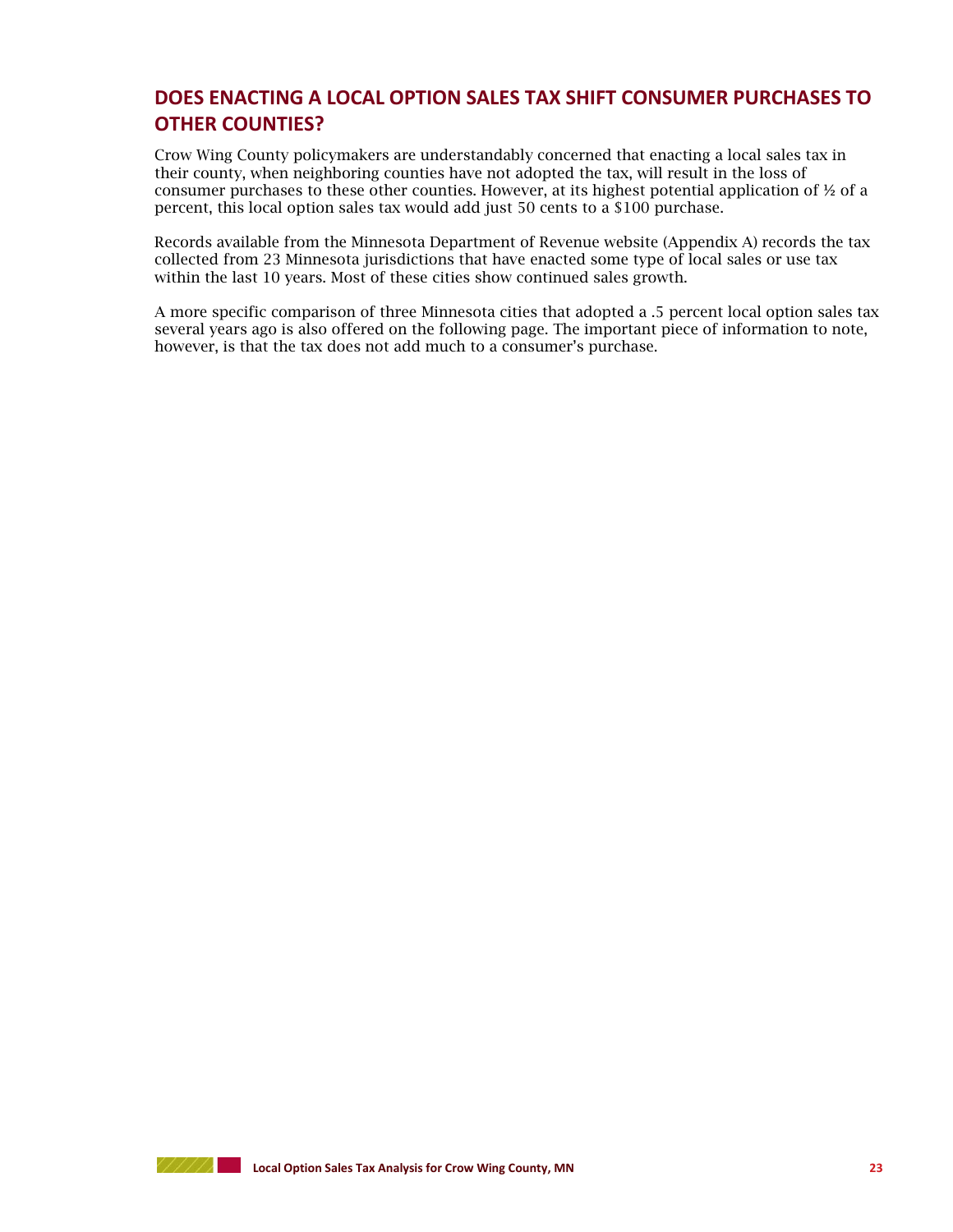





## **These are examples of cities that enacted a local option sales tax.**

Each city installed a .5 percent local option sales tax. Factors other than the tax appear to be the primary influence in sales. Convenience, customer service, overall pricing, loyalty, and product choice all play a factor in where people shop.

Increasingly, people are paying a local option sales tax, no matter where they shop. If people leave Austin because of the tax, they will find that the cities of Rochester, Owatonna, and Albert Lea also have the same tax.

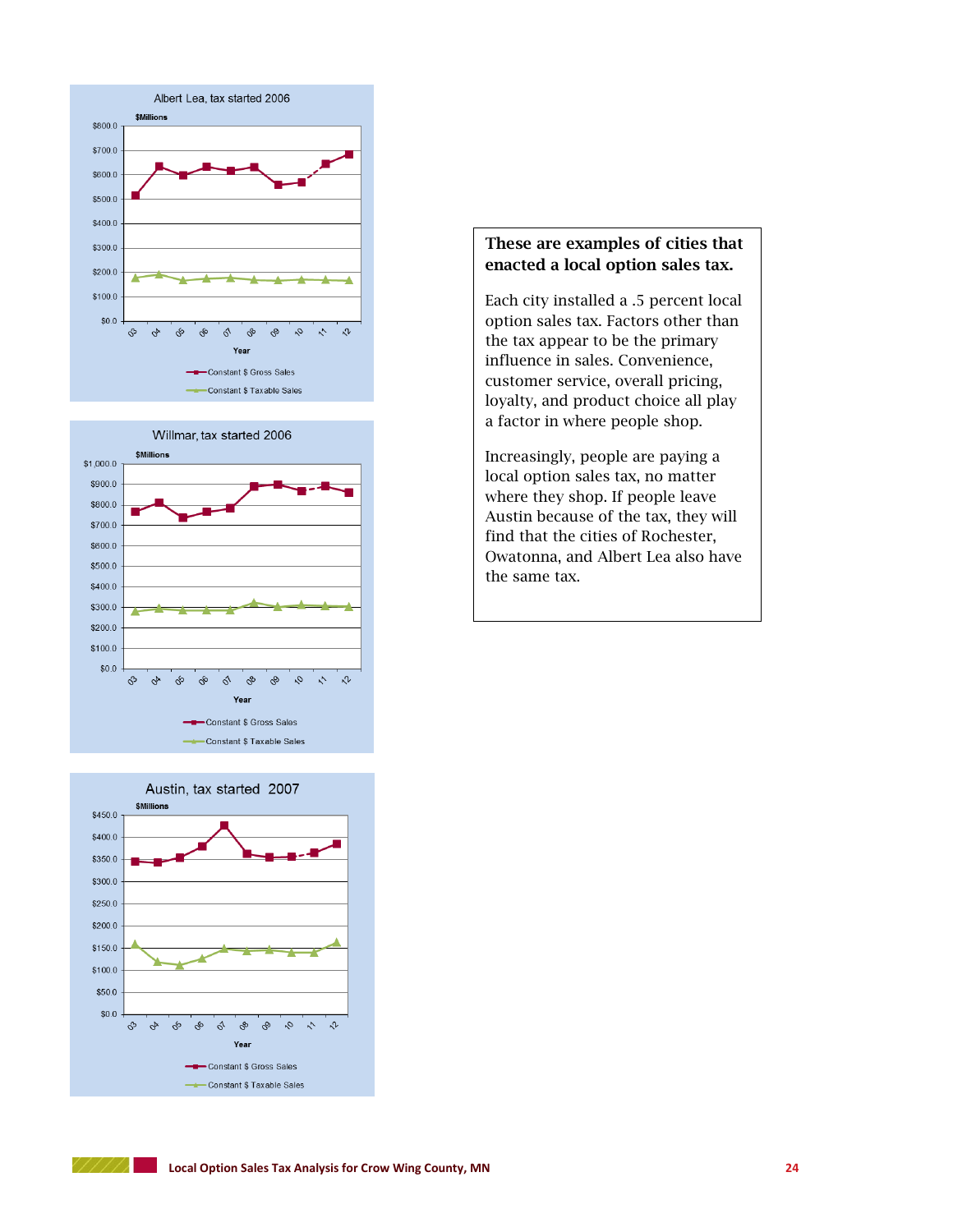## **APPENDIX A.**

## **Minnesota Local Sales & Use Tax** Minnesota Local Sales & Use Tax **Total Collections** Total Collections **CY 2004-2013** CY 2005-2013

| <b>Local Entity</b>       | 2005        | 2006       | 2007        | 2008        | 2009        | 2010        | 2011        | 2012        | 2013        |
|---------------------------|-------------|------------|-------------|-------------|-------------|-------------|-------------|-------------|-------------|
| <b>Albert Lea</b>         |             | \$672,514  | \$1,193,643 | \$1,295,287 | \$1,302,397 | \$1,417,881 | \$1,385,185 | \$1,361,956 | \$1,371,727 |
| <b>Austin</b>             |             |            | 824,839     | 1,306,244   | 1,415,665   | 1,521,493   | 1,602,890   | 1,654,987   | 1,626,125   |
| <b>Baxter</b>             |             | 269,460    | 1,907,480   | 1,817,395   | 1,814,425   | 1,812,195   | 1,842,188   | 2,003,212   | 2,120,411   |
| <b>Bemidji</b>            |             | 1,423,560  | 1,690,976   | 1,688,220   | 1,749,687   | 1,846,889   | 1,962,085   | 1,962,300   | 2,189,580   |
| <b>Brainerd</b>           |             |            | 556,740     | 830,840     | 850,614     | 829,980     | 839,153     | 883,124     | 881,244     |
| Clearwater                |             |            |             | 16,142      | 143,050     | 170,377     | 301,999     | 182,010     | 188,439     |
| Cloquet                   |             |            |             |             |             |             |             |             | 695,762     |
| <b>Duluth</b>             |             | 11,398,159 | 12,225,979  | 12,194,936  | 11,641,832  | 12,084,658  | 12,708,709  | 13.068.224  | 13,685,071  |
| <b>Fergus Falls</b>       |             |            |             |             |             |             |             | 1,019,239   | 1,189,756   |
| Hermantown                | \$1,153,669 | 1,137,678  | 1,193,037   | 1,109,705   | 1,127,223   | 1,134,116   | 1,169,932   | 1,224,434   | 2,089,558   |
| <b>Hutchinson</b>         |             |            |             |             |             |             |             | 1,193,556   | 1,432,169   |
| Lanesboro                 |             |            |             |             |             |             |             | 47,126      | 79,416      |
| <b>Mankato</b>            | 4,386,026   | 4,128,429  | 4,334,356   | 4,388,499   | 4,381,403   | 4,520,952   | 4,702,420   | 4,881,939   | 4,974,848   |
| <b>Marshall</b>           |             |            |             |             |             |             |             |             | 894,350     |
| <b>Medford</b>            |             |            |             |             |             |             |             |             | 81,810      |
| <b>Minneapolis</b>        | 28,556,270  | 28,493,948 | 30,425,381  | 30,108,225  | 27,603,226  | 27,913,705  | 30,759,503  | 32,561,414  | 33,548,740  |
| <b>New Ulm</b>            | 843,201     | 886,988    | 939,425     | 933,519     | 939,757     | 993,663     | 1,022,880   | 1,062,888   | 1,233,243   |
| <b>North Mankato</b>      |             |            |             | 49,057      | 393,426     | 463,065     | 488,382     | 568,365     | 614,733     |
| <b>Owatonna</b>           |             |            | 1,240,622   | 1,946,356   | 2,092,829   | 1,886,147   | 1,224,809   | 15,330      | 7,459       |
| Proctor                   | 126,570     | 151,315    | 132,581     | 130,167     | 154,416     | 150,941     | 151,106     | 162,363     | 213,830     |
| Rochester                 | 8,732,500   | 9,255,831  | 9,833,630   | 9,482,871   | 9,635,634   | 9,319,670   | 9,658,017   | 10,071,132  | 10,428,422  |
| <b>St. Cloud Area</b>     | 6,164,590   | 8,114,589  | 8,719,065   | 8,434,991   | 8,250,610   | 8,282,589   | 8,714,584   | 9,175,367   | 9,473,929   |
| St. Paul                  | 14,934,741  | 15,452,469 | 16,171,672  | 15,670,879  | 15,842,996  | 16,023,319  | 16,383,063  | 16,454,773  | 17,502,316  |
| <b>Two Harbors</b>        | 240,134     | 265,108    | 270,767     | 254,739     | 229,402     | 265,545     | 311,437     | 284,653     | 270,934     |
| <b>Willmar</b>            |             | 1,475,634  | 1,794,419   | 1,751,563   | 1,733,787   | 1,753,486   | 1,870,799   | 2,064,924   | 429,176     |
| Worthington               |             |            |             |             | 414,264     | 717,875     | 804,606     | 802,609     | 842,602     |
| <b>Cook Co</b>            | 1,074,550   | 1,079,651  | 1,181,755   | 443,333     | 996         | 767,942     | 1,145,291   | 1,258,563   | 1,444,164   |
| <b>Hennepin Co</b>        |             |            | 24,573,566  | 29,082,574  | 28,030,758  | 28,864,673  | 31,063,329  | 32,344,624  | 34,249,703  |
| <b>Metro Area Transit</b> |             |            |             | 34,024,649  | 86,990,821  | 90,169,253  | 96,773,584  | 101,077,456 | 108,100,932 |

Source: Minnesota Department of Revenue, Tax Research Division, October 11, 2014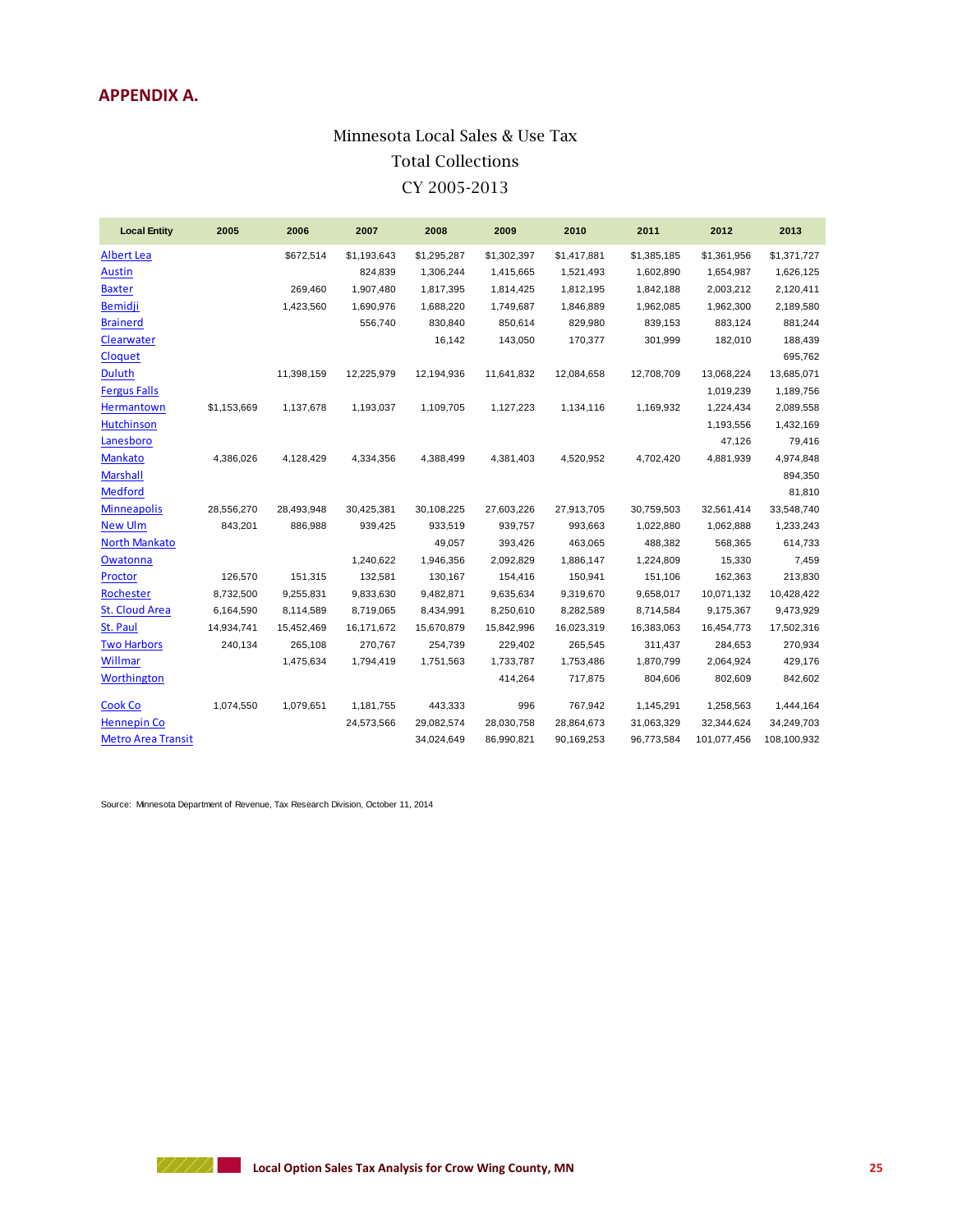## **APPENDIX B.**

#### **Definitions of Terms**

#### **Gross Sales**

Gross sales include taxable sales and exempt sales for businesses with sales and use tax permits. This is the most inclusive indicator of business activity for the reporting jurisdictions, but it can be misleading when used in comparisons. At times, commodity items (e.g., gasoline) that are not taxable can have large price variations, creating huge swings in gross sales.

#### **Taxable Sales**

Taxable sales are the number of sales subject to sales tax. Taxable sales exclude exempt items, items sold for resale, items sold for exempt purposes, and items sold to exempt organizations. For purposes of this study, taxable sales were the focus of the analysis. For more information on what is taxed in Minnesota, see "Minnesota Sales and Use Tax Instruction Booklet" available at [http://www.revenue.state.mn.us/Forms\\_and\\_Instructions/sales\\_tax\\_booklet.pdf](http://www.revenue.state.mn.us/Forms_and_Instructions/sales_tax_booklet.pdf)

#### **Taxable Retail and Service Sales**

In this report and other retail trade analysis reports written by the University of Minnesota Extension, the term "taxable retail and service sales" refer to the North American Industry Classification System (NAICS) numbers of 441 to 454 (retail) and 511 to 812 (most service industries) that are released by the Minnesota Department of Revenue for a geographic area.

#### **Current and Constant Dollar Sales**

Current dollar (or "nominal dollar") sales are sales reported by the state. No adjustment has been made for price inflation. In general, this measure of sales is not satisfactory for comparisons over long periods of time since it does not account for changes in population, inflation, or the state's economy. Constant dollar (or "real dollar") sales reflect changes in price inflation by adjusting current dollar sales with the Consumer Price Index (CPI). Constant dollar sales indicate the real sales level with respect to a base year. This is a more realistic method of evaluating sales over time than current dollar comparisons, but it still does not take into consideration changes in population or the state's economy.

#### **Number of Businesses**

The number of sales and use tax permit holders who filed one or more tax returns for the year.

#### **Index of Income**

This index provides a relative measure of income, calculated by dividing local per capita income by state per capita income. The base is 1.00. For example, an index of income of 1.20 indicates that per capita income in the area is 20 percent above the state average.

#### **Potential Sales**

Potential sales are an estimate of the amount of money that is spent on retail goods and services by residents of a county. It is the product of county population, state per capita sales, and the index of income. The potential sales concept for counties is similar to the expected sales calculations for cities. Potential sales, however, do not utilize a measure of average pulling power (like the typical pull factor that is used in the expected sales equation). Since a county is a relatively large region within which retail business takes place, counties are compared without adjustments for trade area size.

#### **Actual Sales**

For this study, MN Revenue's 2012 sales data for Crow Wing County provides the actual sales numbers used.

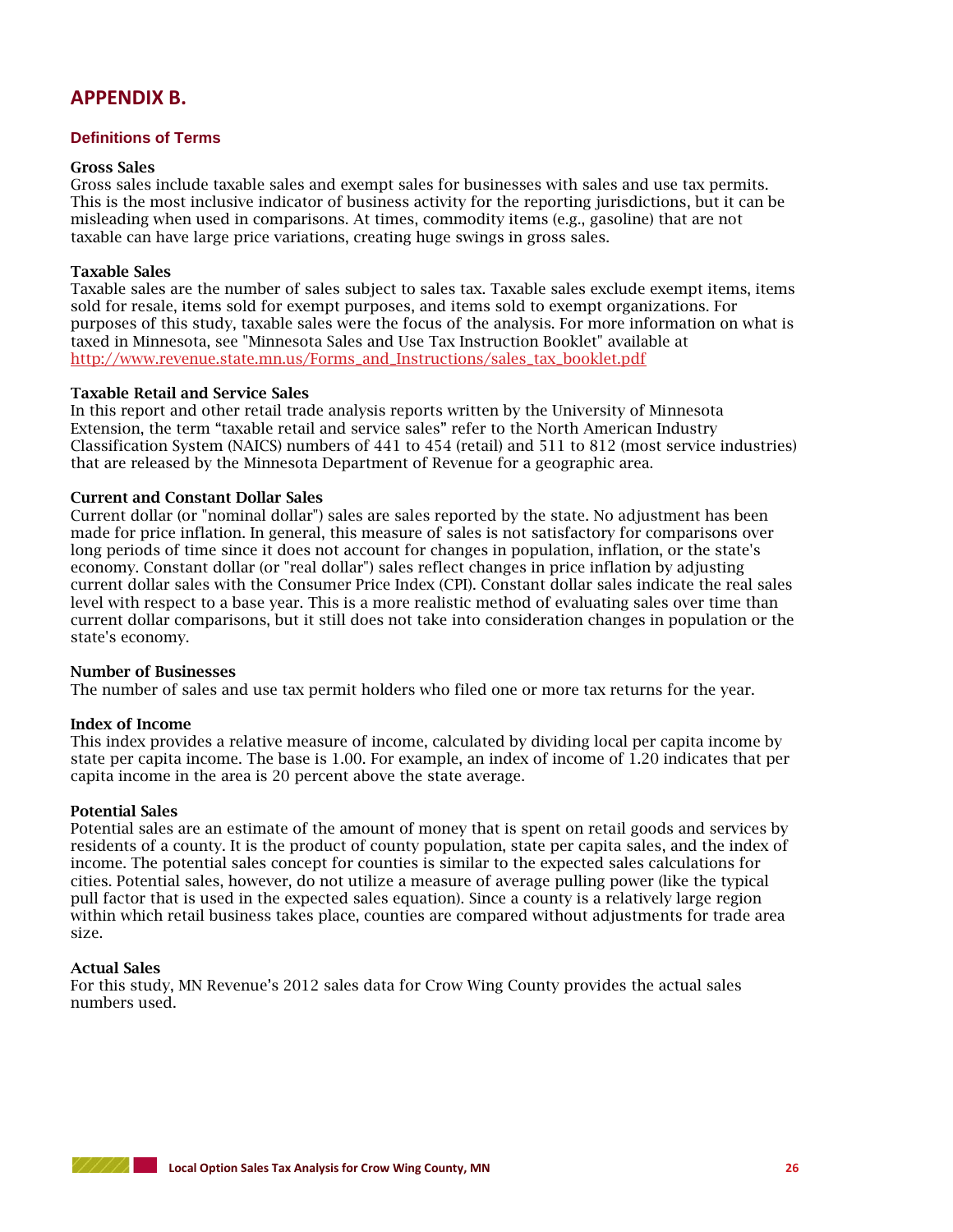**Variance between Actual and Potential Sales**: The variance between actual and expected sales is how much retail sales differ from the "norm" (i.e., the amount above or below the standard established by the expected sales formula). When actual sales exceed expected sales, the county has a "surplus" of retail sales. When actual sales fall short of expected sales, the county has a retail sales "leakage". Discrepancies between expected and actual sales occur for a variety of reasons. For this study, we use potential sales per merchandise group to create a first-cut estimate of permanent county residents' purchase activities.

#### **Cautions**

#### **Gross Sales**

Gross sales are a comprehensive measure of business activity, but it should be noted the numbers in this report are self-reported by holders of sales and use tax reports. Furthermore, the gross sales are not audited by the State of Minnesota. It is believed the gross sales figures are generally reliable, but there is the possibility of distortions, especially in smaller cities where misreporting may have occurred.

#### **Misclassification**

Holders of sales and use tax permits select the North American Industry Classification System (NAICS) category that best fits their business. Regardless of who makes this classification, errors are occasionally made. Also, sometimes a business will start out as one type of business but may evolve over time to a considerably different type of business. Misclassifications can distort sales among business categories, especially in smaller cities. For example, a furniture store that is classified as a general merchandise store will under-report sales in the furniture store category and over-report sales in the general merchandise category.

#### **Suppressed Data**

The sales data for merchandise categories that have less than four reporting firms are not reported. This is a measure taken by most states to protect the confidentiality of sales tax permit holders. The sales for suppressed retail categories are placed into the miscellaneous retail category and are included in total sales. The sales for suppressed service categories are placed into the NAICS 999 category and are not included in total sales of a typical retail trade analysis. However, for this report of Crow Wing County, all taxable sales, including NAICS 999, are included for the purposes of calculating the amount of special taxes collected.

#### **Consolidated Reporting**

Vendors with more than one location in Minnesota have the option of filing a separate return for each location or filing one consolidated return for all locations. The consolidated return shows sales made, tax due, and location by city and county for each business. Data for the establishments of consolidated filers are combined with data for single-location filers to produce the figures in this report. Occasionally, consolidated reports may not be properly deconstructed and all sales for a company may be reported for one town or city. Whenever misreporting is discovered, contacts are made with the Minnesota Revenue Department to clarify the situation.